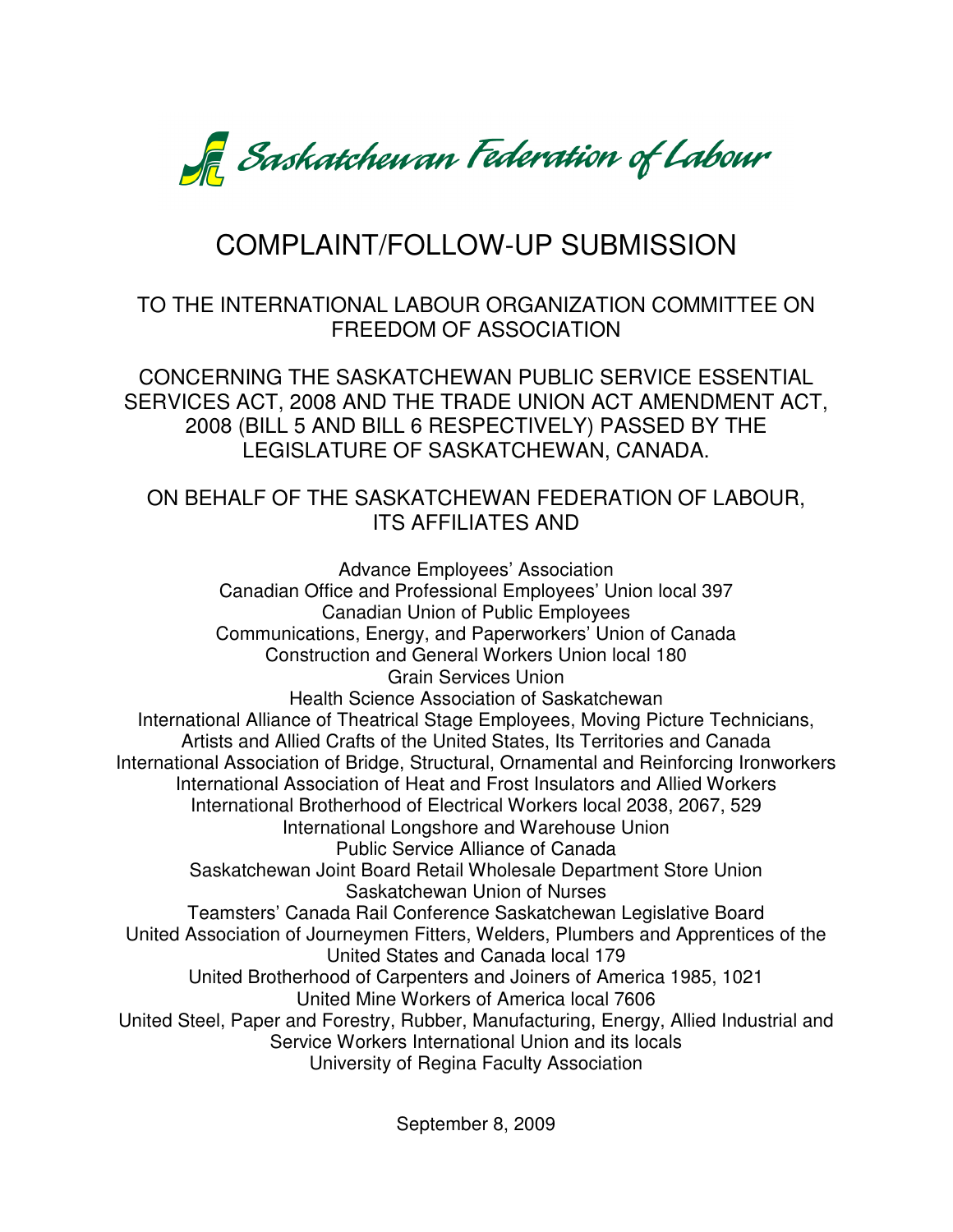## **Introduction**

The Saskatchewan Federation of Labour (SFL) *et al* in July 2008 submitted a Statement of Evidence in support of the complaint filed by the National Union of Provincial Government Employees (Canadian case #2564). It was forwarded to the Committee on Freedom of Association through the Canadian Labour Congress.

In the letter attached to this follow-up submission, please note that SFL *et al* have asked that our status be changed to that of a complainant. The Statement of Evidence outlined what we considered to be the violations of freedom of association by the government of Saskatchewan with the enactment of the *Public Services Essential Services Act* (Bill 5) and the amendments to the *Trade Union Act* (Bill 6). It also sought what we considered to be appropriate remedies. Please consider the Statement of Evidence as a formal complaint.

This follow-up submission is in support of that complaint.

The ILO encourages parties to attempt to have their complaints heard before the potentially harmful effects of government legislation actually occur (Special procedures for the examination in the International Labour Organization of complaints alleging violations of freedom of association Annex I para.27). The SFL *et al*'s July 2008 Statement of Evidence outlined our concerns about the consequences of Bills 5 and 6 before Saskatchewan workers actually experienced violations of their freedom of association rights.

Saskatchewan workers have now had over a year of experience with the legislation. Bills 5 and 6 were proclaimed on May 14, 2008. As explained in our July 2008 Statement of Evidence, the SFL, along with 18 unions, filed a lawsuit in Saskatchewan court challenging the constitutionality of Bills 5 and 6. The suit is proceeding to court. In preparation for that lawsuit, the SFL has been collecting evidence of the impacts of these new laws.

Please note that this submission refers to several affidavits which have been prepared for the Saskatchewan lawsuit. These affidavits contain material not related to freedom of association and some contain hundreds or thousands of pages of exhibits. We have provided relevant excerpts and/or summaries for the purposes of this submission. If the Committee would like complete copies, please contact the SFL.

This submission also contains references to the Hansard, which is the transcript of the official proceedings of the Legislative Assembly of Saskatchewan. These transcripts are thousands of pages long. We have provided relevant excerpts and/or summaries for the purposes of this submission.

The main elements of our research and evidence are as follows:

 The lack of consultation prior to the introduction of Bills 5 and 6 violates Saskatchewan workers' freedom of association.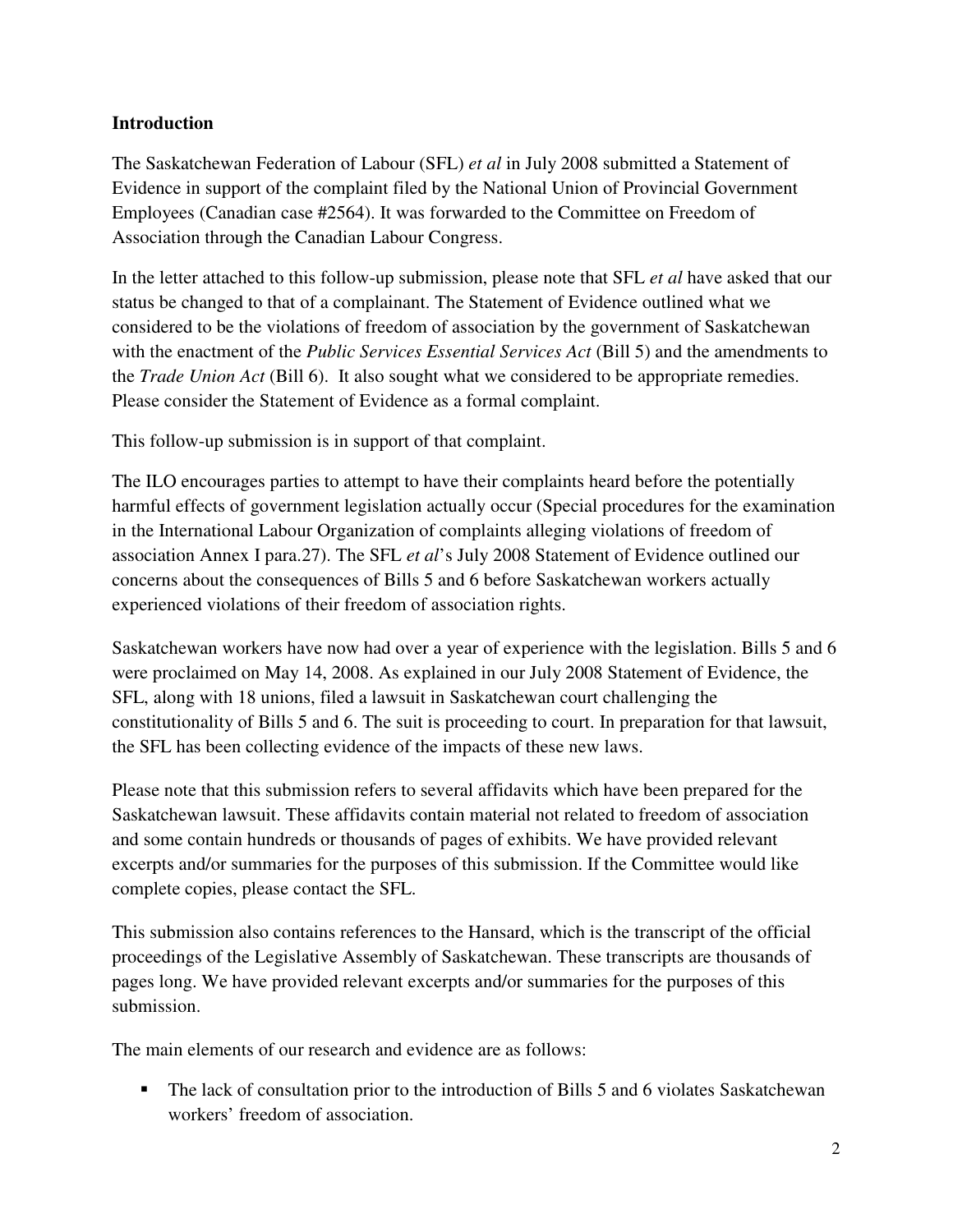- The combined effects of Bills 5 and 6 have resulted in a substantial drop in certifications and an increase in employer interference in organizing drives. The elimination of card certification has weakened the ability of unions to protect and exercise their freedom of association.
- **Thousands of workers have lost the right to strike and as a result are unable to achieve** collective agreements and to exercise freedom of association rights.
- The Labour Relations Board, which is the tribunal responsible for protection and enforcement of freedom of association rights as codified in Saskatchewan's labour laws, is not seen to be impartial by Saskatchewan unions.
- The government recently passed an anti-trespassing law that infringes upon freedom of association rights to picket, demonstrate and strike.

As a result of this substantive evidence, the SFL *et al* respectfully submit that the only appropriate remedy given the complexity and extent of the problems workers are experiencing, is to recommend that the legislation be repealed and that proper consultations be immediately undertaken with all stakeholders.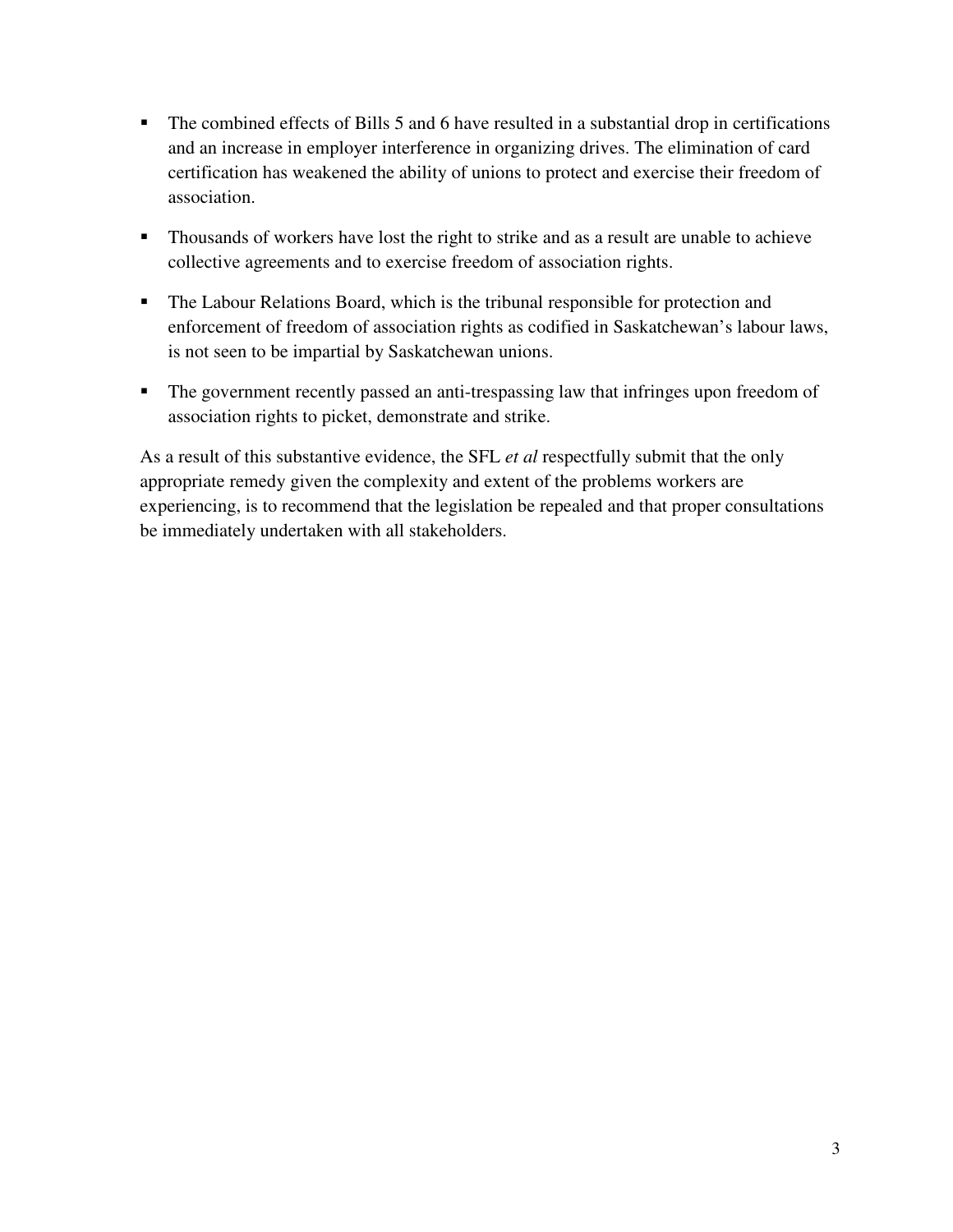#### **Lack of Consultation Prior to the Introduction of Bills 5 and 6**

- 1. As explained in SFL's July 2008 Statement of Evidence, there were no consultations with any unions before the laws were introduced in December, 2007.
- 2. After the laws were introduced, there was a very cursory and nominal opportunity to make submissions to change the laws. Some unions were invited to provide 'feedback' and to attend a 45 minute meeting. Construction unions were not invited. (The SFL's written submission to the Ministry was attached to our July 2008 Statement of Evidence). Several unions also made submissions asking for the laws to be scrapped and detailing concerns about many aspects of the Bills.
- 3. One of the main requests from the SFL and the unions (including the Saskatchewan Union of Nurses, the Canadian Union of Public Employees Saskatchewan Division, the Service Employees International Union West, and the Grain Services Union) was to ask the government to delay the legislation until after transparent and thorough consultation had taken place with unions about both Bills.
- 4. The SFL and District Labour Councils held public meetings across the province to discuss and debate the Bills and invited the government representatives to participate. The government refused to participate in the meetings.
- 5. The SFL and unions lobbied the official Opposition, took out advertisements, developed an e-mail campaign and held a rally to demand open and thorough consultations. The government refused to consult.
- 6. At the second reading of Bill 5, the government made a few minor and insignificant changes to Bill 5, none of which addressed the concerns of the SFL, nor the concerns of the trade unions who had provided detailed submissions. No changes were made to Bill 6. *It should be noted that during the election campaign just prior to becoming government, unions had no reason to believe that there would be essential services legislation. In October 2007, just prior to the election call, while being interviewed by the Canadian Broadcasting Corporation, the now Minister of Health, Don McMorris, stated publicly that he did not see the need for essential services because unions had always provided those services voluntarily during a labour dispute* (see attached news clipping dated December 6<sup>th</sup>, 2007).
- 7. In conclusion, *there were no discussions or consultations with any union prior to the introduction of both Bills 5 and 6*, and during the legislative process leading to proclamation, there were no consultations of any substance or effect. This is in direct contravention of a plethora of ILO reports and decisions.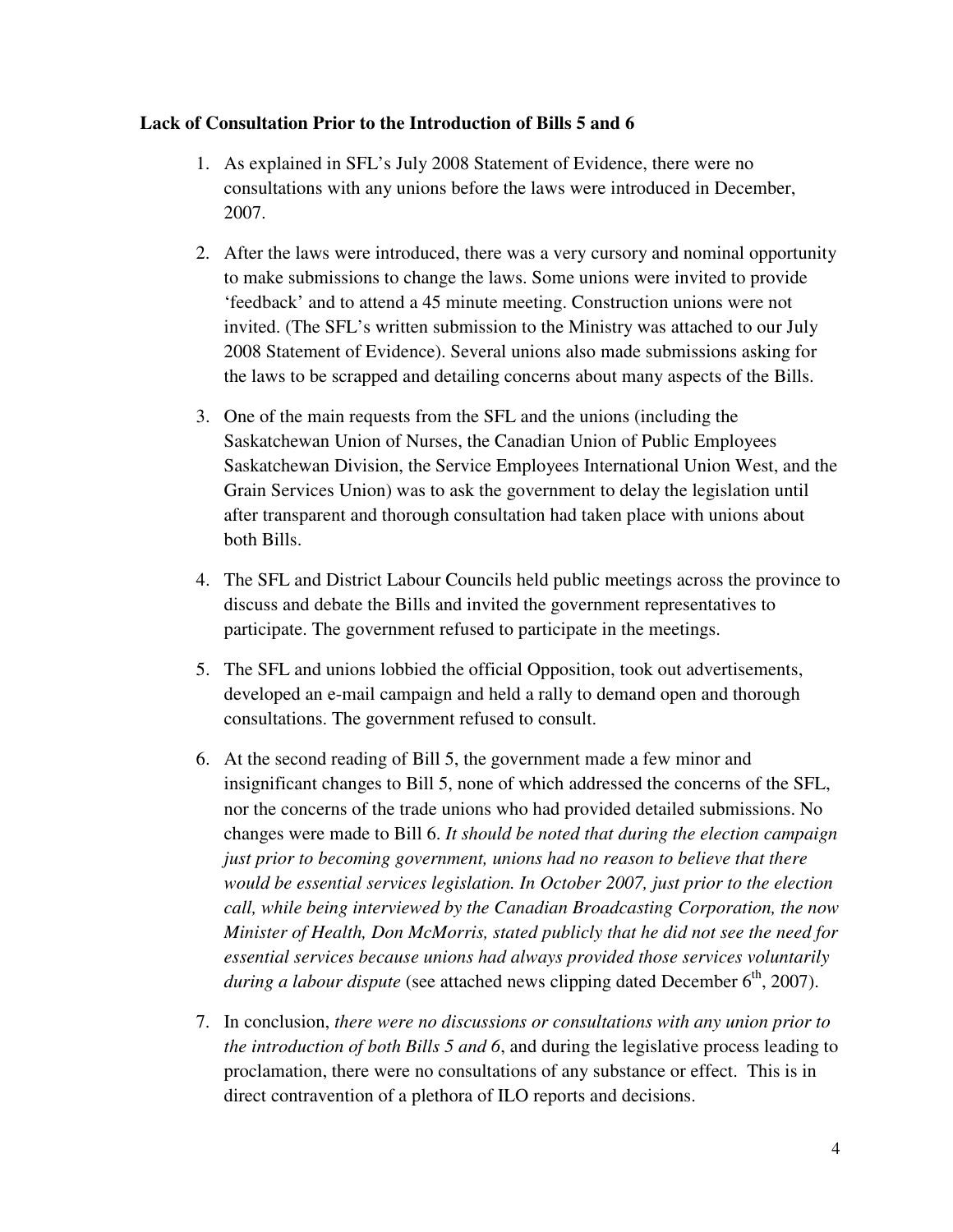"In any case any limitation on collective bargaining on the part of the authorities should be *preceded* by consultations with the workers and employers' organizations in an effort to obtain their agreement." (See 1996 Digest, para.884; 330<sup>th</sup> Report, Case No. 2194, para.791; and 335th Report, Case No. 2293, para.1237)

"The Committee has considered it useful to refer to the Consultation (Industrial and National Levels) Recommendation, 1960 (No.113), Paragraph 1 of which provides that measures should be taken to promote effective consultation and co-operation between public authorities and employers' and workers' organizations without discrimination of any kind against these organizations. In accordance with Paragraph 5 of the Recommendation, such consultations should aim at ensuring that the public authorities seek the views, advice and assistance of these organizations, *particularly in the preparation* and implementation of laws and regulations affecting their interest." (See 1996 Digest, para.928;  $316^{th}$  Report, Case No.1972, para.703;  $325^{th}$  Report, Case No.2110, para.263; and  $337<sup>th</sup>$  Report, Case No.2244, para.1254)

"Tripartite consultation should take place *before* the Government submits a draft to the Legislative Assembly or establishes a labour, social or economic policy." (See 334<sup>th</sup> Report, Case No.2254, para.1066)

"It is important that consultations take place in good faith, confidence and mutual respect, and that the parties have sufficient time to express their views and discuss them in full with a view to reaching a suitable compromise. The Government must also ensure that it attaches the necessary importance to agreements reached between employers' and workers' organizations." (See 328<sup>th</sup>) Report, Case No.2167, para.296)

"The Committee has emphasized the value of consulting organizations of employers and workers during the *preparation* and application of legislation which affects their interests." (See 1996 Digest, para.929; 316<sup>th</sup> Report, Case No. 1972, para.703;  $327<sup>th</sup>$  Report, Case No.2145; para.308;  $329<sup>th</sup>$  Report, Case No.2123, para.526; 335<sup>th</sup> Report, Case No.2305, para.508)

"The Committee has emphasized the importance that should be attached to full and frank consultation taking place on any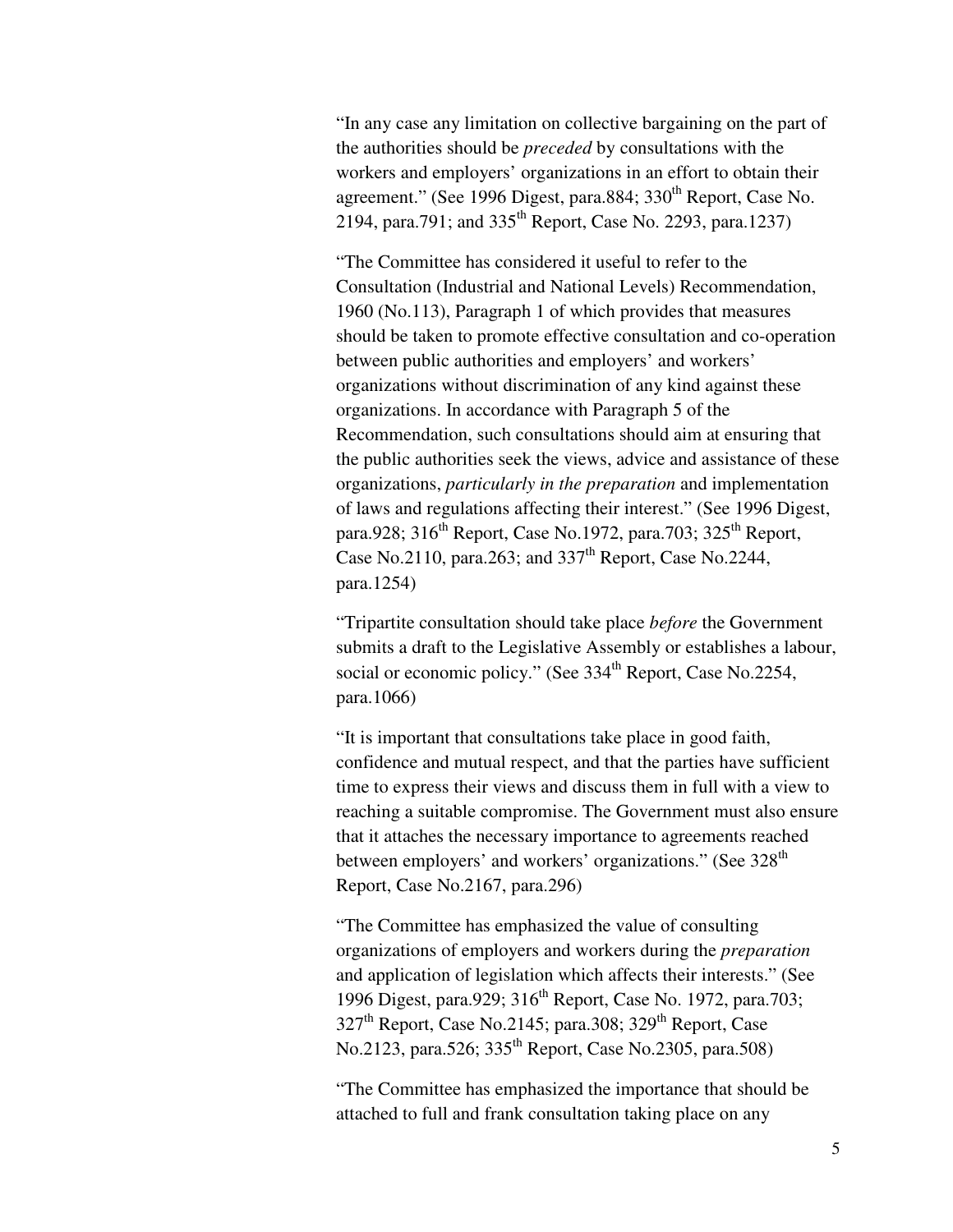questions or *proposed* legislation affecting trade union rights." (See 1996 Digest, para.927; and, for example,  $327<sup>th</sup>$  Report, Case No.2145, para.308, and Case No.2132, para.660; 330<sup>th</sup> Report, Case No. 2144, para.717, and Case No.2229, para.938; 331<sup>st</sup> Report, Case No.2187, para.440; 332nd Report, Case No.2187; para.721;  $335<sup>th</sup>$  Report, Case No.2305, para.508;  $336<sup>th</sup>$  Report, Case No. 2324; para.283; 337th Report, Case No.2244, para.1254; and  $338<sup>th</sup>$  Report, Case No. 2281, para. 249)

"It is essential that the introduction of *draft* legislation affecting collective bargaining or conditions of employment should be *preceded by full and detailed* consultations with the appropriate organizations of workers and employers." (See 1996 Digest, para.931;  $302<sup>nd</sup>$  Report, Case No.1817, para.318;  $311<sup>th</sup>$  Report, Case No.1969; para.149;  $320^{th}$  Report, Case No.2025, para.410;  $326<sup>th</sup>$  Report, Case No. 2095, para.195;  $327<sup>th</sup>$  Report, Case No.2118, para.637; 329<sup>th</sup> Report, Case No.2177/2183, para.651; 330<sup>th</sup> Report, Case No.2180, para.302; 334<sup>th</sup> Report, Case No.2269, para.792; and  $338^{th}$  Report, Case No.2326, para.436)

#### **A Substantial Drop in Certifications**

- 8. Since Bills 5 and 6 have come into force, new and successful unionization drives have come to an historic low. The effects of the new laws have brought the freedom of unorganized workers to form unions to a disconcerting new low. The 2008-2009 Labour Relations Board Annual Report states that the number of certification orders granted in 2008-2009 was only 16. This represents a sharp decline from the previous four years, where the average number of certifications granted per year was 57.
- 9. This sharp decline in unionization rates was expected. Saskatchewan has followed the experience of other jurisdictions that passed similar laws. Unionization rates dropped significantly in Ontario and British Columbia, after mandatory votes replaced automatic card certification and employers were permitted to use their coercive power to campaign against union organizing drives. We refer you to our July 2008 Statement of Evidence and the copy of the Brief of the SFL submitted to the Minister of Advanced Education, Employment and Labour for details. It is not a coincidence that Bill 6 combined the mandatory vote with the new employer communication amendment that allows employers to share their 'opinions'. The SFL submits that Bill 5 has also contributed to this decline.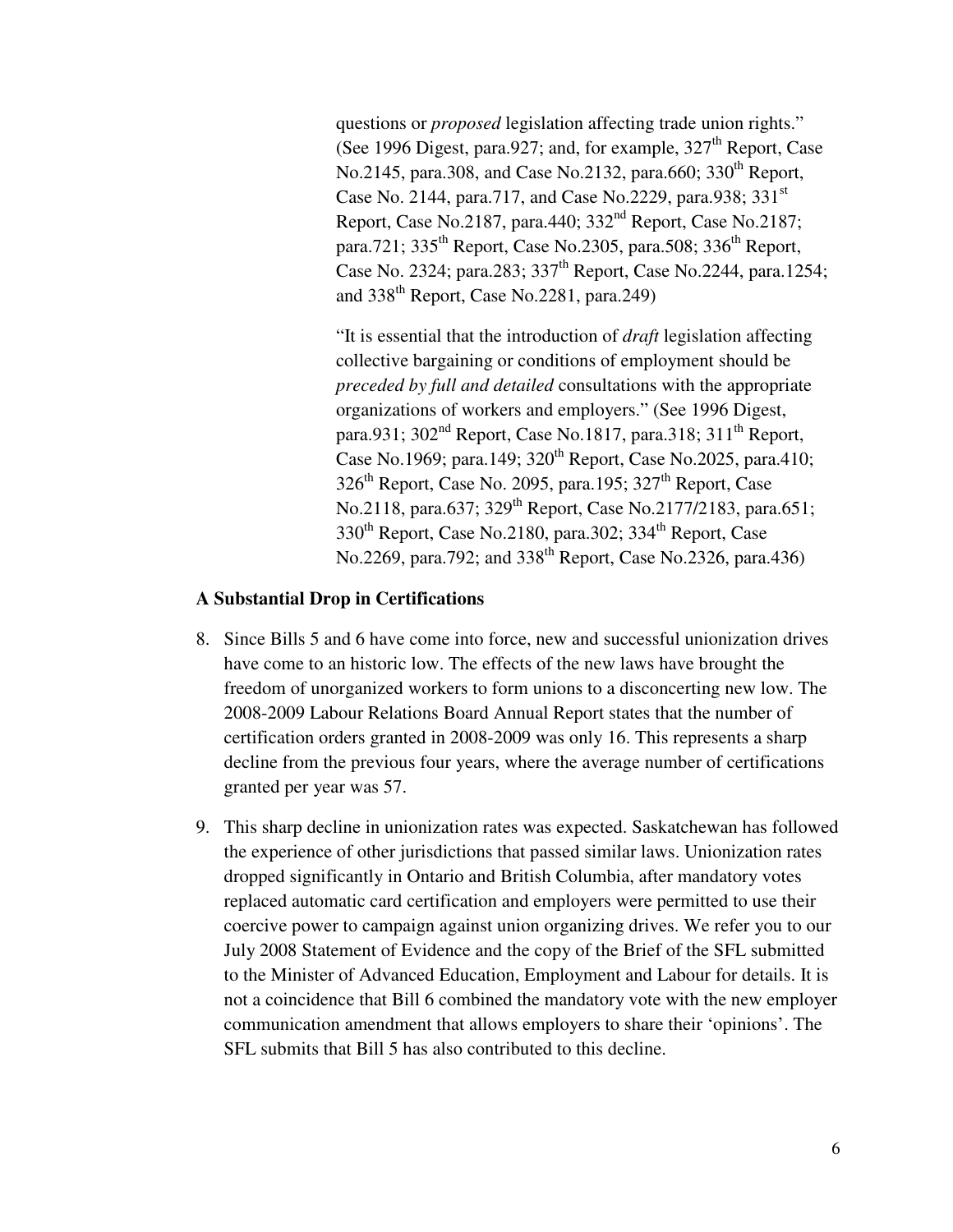## **Employer Interference has Increased in Organizing Drives and Collective Bargaining**

10. There are a number of ILO decisions that demonstrate the various ways that employers can interfere with workers exercising their freedom of association, some subtle and some not-so-subtle. Because of the imbalance of power that employers enjoy at the workplace, the ILO has said that any attempt to influence or persuade employees not to support unionization is a violation of freedom of association.

> "Attempts by employers to persuade employees to withdraw authorizations given to a trade union could unduly influence the choice of workers and undermine the position of the trade union, thus making it more difficult to bargain collectively, which is contrary to the principle that collective bargaining should be *promoted.*" (See 1996 digest, para.766; 304<sup>th</sup> Report, Case No. 1852, para.494; and 337<sup>th</sup> Report, Case No. 2395, para.1188)

- 11. Bill 6 gives employers the right to communicate anti-union 'opinions'. This change in law is not reconcilable with the ILO principle that governments and employers are obligated to *promote* collective bargaining, and therein organizing and the right to strike (See para.69).
- 12. In Saskatchewan, employers are now communicating directly with workers in such a way as to undermine the freedom to associate and to exercise their right to be represented by a union. Before the changes to the *Trade Union Act*, such communication was illegal, because of the recognition that employers hold the balance of power in the workplace, (as recognized by the Supreme Court of Canada and ILO jurisprudence). The following three examples have been provided to the SFL by affidavit.
	- A most dramatic and recent example of this type of direct communication occurred during a United Steelworkers July 2008 strike at the Potash Corporation of Saskatchewan. The employer communicated directly with employees and their families through two letters mailed to employees' homes, dated July  $18<sup>th</sup>$  and October  $8<sup>th</sup>$ . Garth W. Moore, president of Potash Corporation of Saskatchewan sent these letters, a form of direct communication that was unprecedented. He circumvented the bargaining committee in an attempt to undermine the committee and the strike. An October  $10^{th}$ , 2008 press release states: "The United Steelworkers (USW) are considering filing a charge of bad faith bargaining under the Saskatchewan *Trade Union Act* against PotashCorp following a direct communication sent to the homes of striking USW members at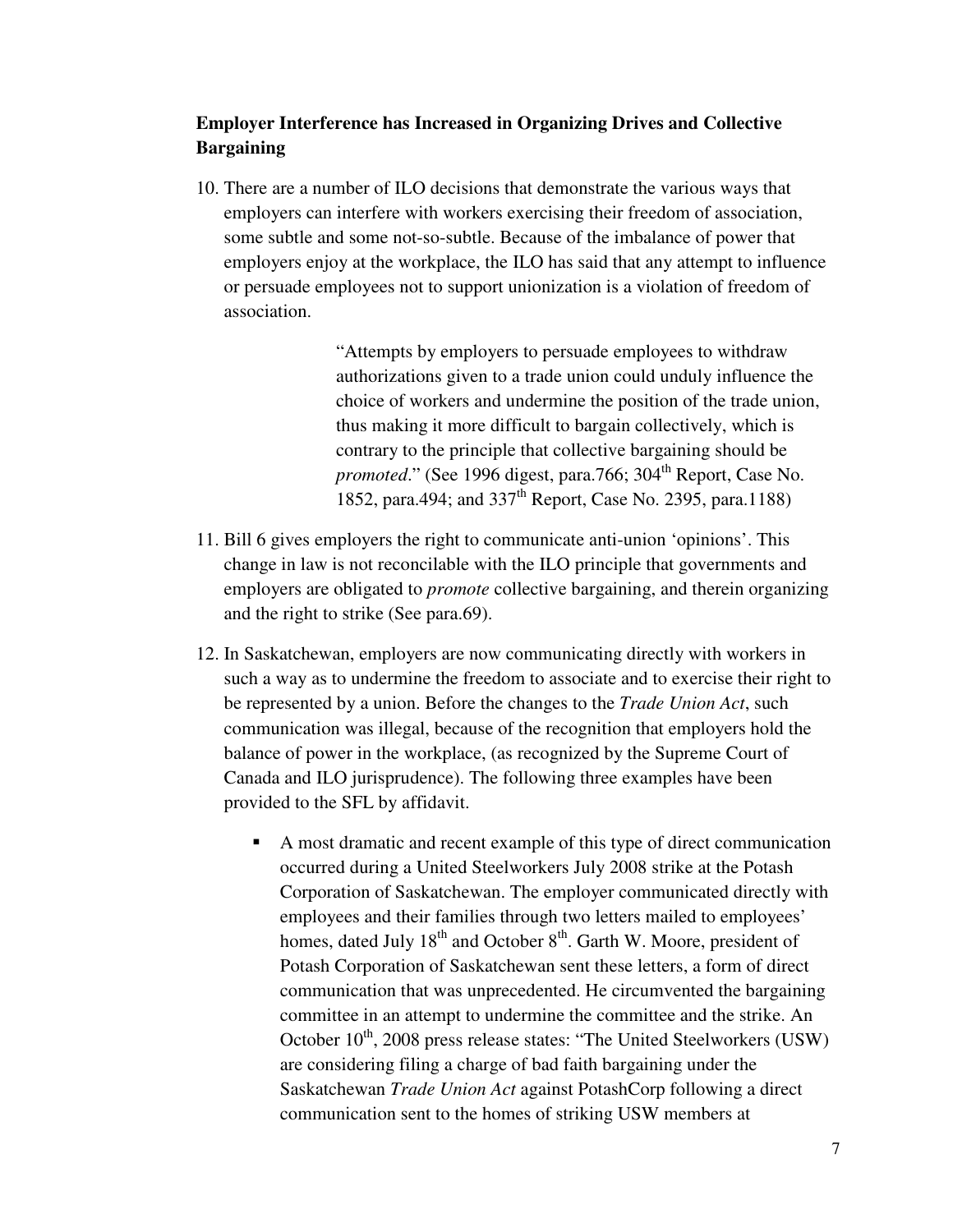PotashCorp's three mines sites near Saskatoon. This is another attempt by the company to circumvent the bargaining process and try to influence our members. We believe PotashCorp's actions are in violation of Saskatchewan law." (see attached press clipping dated October  $10<sup>th</sup>$ , 2008). This evidence has been provided to us by affidavit of Lee Edwards, sworn October  $22<sup>nd</sup>$ , 2008.

- The Communications, Energy and Paperworkers' Union (CEP) have also experienced coercive employer communication since Bills 5 and 6 were passed. In an affidavit sworn by Rhoda Cossar on April  $30<sup>th</sup>$ , 2009, the actions of employer Mercury Graphics are described. In August 2008 the employer threatened to fire all the workers and close the plant if the workers went on strike and did not accept the employer's unilateral concession bargaining demands. The workers struck on September  $7<sup>th</sup>$ , and on September 15<sup>th</sup>, Mercury Graphics locked them out. On September  $17<sup>th</sup>$ , the workers received a letter, threatening that if they did not accept the employers' demands, they would close the plant. September  $19<sup>th</sup>$ , the employer gave notice of permanent closure and the workers were terminated.
- Employer ISM Canada has changed its industrial relations practices and is now communicating directly with individual members of CEP. The most recent example took place in June 2009. Two ISM managers, Paul Duran and Tim Frass, held a meeting with an employee and attempted to get her to sign her own demotion letter without the consent of the bargaining committee or the union (sworn in an affidavit provided to the SFL by Gary Schoenfeldt).
- 13. The SFL recognizes that employers can communicate freely about working conditions in the ordinary course of business; however this communication has always been limited in that it cannot be used to interfere with workers exercising their freedom to associate. The new law encourages and promotes employer communication that undermines union representation and discourages workers from engaging in union activity.

## **Eliminating Card Certification and Imposing Mandatory Votes: An Employer Strategy to Undermine Freedom of Association**

14. With the automatic card certification process that workers previously enjoyed, (unions had to sign up 50% plus one of all workers in an appropriate bargaining unit) workers could meet secretly with union organizers, have all their questions answered in private and decide to exercise their freedom to associate without the employer's knowledge or influence. Union cards were filed with the Labour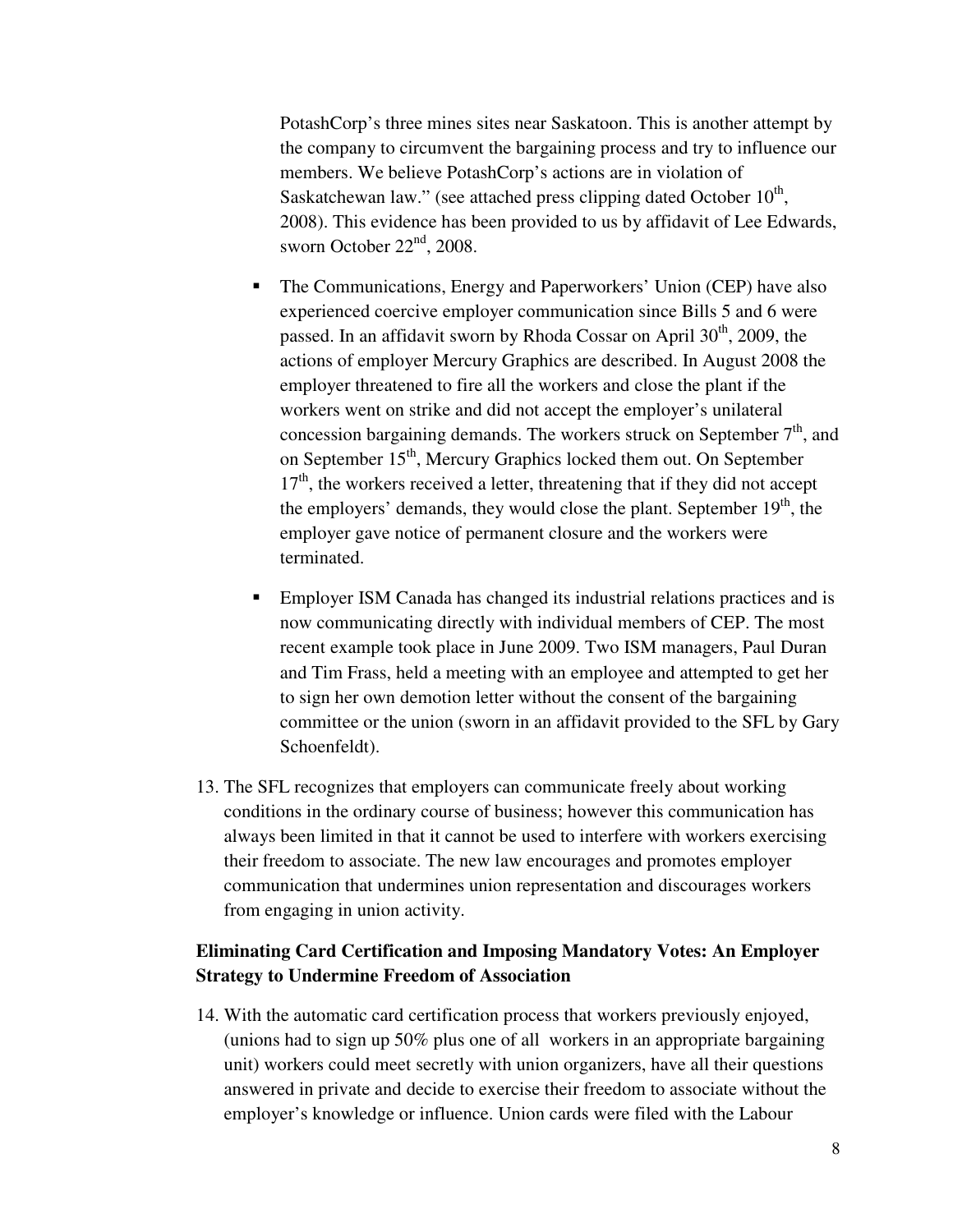Relations Board (LRB) and were kept confidential from the employer. During contested applications, the LRB went to great lengths to ensure that, through questioning, the employer could not identify which workers supported and which workers opposed the union. Workers were free to make a choice for or against union representation without fear of reprisals.

15. Since Bill 6 passed, there is a growing list of examples where this privacy has been lost, thereby denying workers their freedom of association (See paragraphs 16-18). The SFL submits that freedom of association must include this privacy; otherwise it becomes a hollow concept.

## **Construction and Film Industries Hit Hard**

- 16. Experienced union organizers have provided sworn affidavits to the SFL, testifying to both the nature of the construction and film industries, and to the negative effects the new requirements have on their organizing drives and on certifications. These unions include:
	- Construction and General Workers Union local 180 (affidavit of Lori Sali, Business Manager);
	- **International Association of Bridge, Structural, Ornamental and** Reinforcing Ironworkers local 771 (affidavits of Bert Royer, Secretary-Treasurer and Business Manager);
	- United Association of Journeyman, Fitters, Plumbers, Welders and Apprentices of the United States and Canada local 179 (affidavit of Randy Nichols, Business Manager)
	- United Brotherhood of Carpenters and Joiners of America, local 1985 (affidavit of Barry Holma, Union Organizer)
	- The International Alliance of Theatrical Stage Employees, local 295 (affidavit of Deborah Sawarin, Business Representative)
- 17. Many construction and film production employers come into Saskatchewan for a short project and then leave. They generally return to Saskatchewan for future projects. Sometimes they may only hire a few members of each trade depending on the nature of the project, so bargaining units may contain only a handful of employees.
- 18. The hiring hall concept is in place in both construction and film; employers call the union hall and the union sends out its members who have already joined the union. This system was bargained by workers and employers and has worked well in these industries for several decades. Furthermore, the transient, project-oriented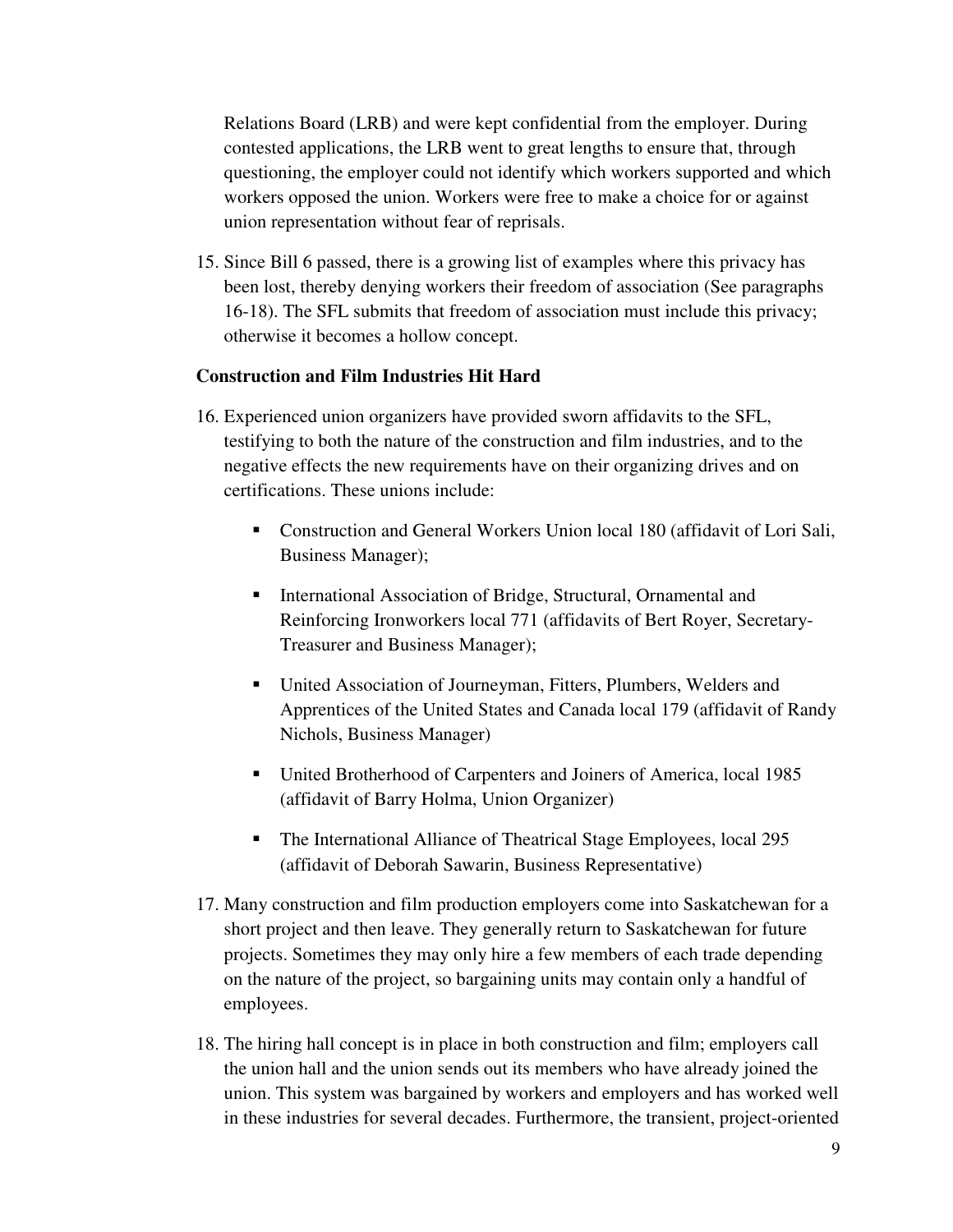nature of these industries means that mandatory votes are not in the interest of workers, nor in the interest of business. It costs businesses inordinate amounts of money to halt film production to hold a vote, for example. The International Alliance of Theatrical Stage Employees informed us that the production down time costs between one thousand to ten thousand dollars per minute.

19. The changes to the *Trade Union Act* under Bill 6 now require that even when every worker signs a union card, a compulsory vote is now also required. The employer is notified by the LRB that a unionization drive is taking place and a vote is held at the workplace with the employer having access to the voters list, who votes and the vote result. The employer has a representative at the polling station and monitors who votes. The vote could be 100 per cent in favour of the union and the employer would know who voted – secrecy is gone because the employer knows the names of each employee who voted for the union. The Construction and General Workers experienced this problem with the ICON Construction application, October  $24<sup>th</sup>$ , 2008. The Carpenters also experienced this problem with Raven Construction Management Incorporated during an August 2008 organizing drive, and with Thyssen Krupp Safeway Incorporated during an August 2008 organizing drive. There is nothing secret about this process and workers cannot protect their privacy. The only way to ensure that the employer does not know that a worker voted for the union in these circumstances is for that worker not to vote. This flawed process encourages employees who want their privacy protected to stay home on voting day.

> "The determination to ascertain or verify the representative character of trade unions can best be assured when strong guarantees of secrecy and impartiality are offered." (See 302<sup>nd</sup> Report, Case No. 1817, para.325)

"It is unnecessary to draw up a list of trade union members in order to determine the number of members; this will be evident from the record of trade union membership dues and there is no need for a list of names which could make acts of anti-union discrimination easier." (See  $327<sup>th</sup>$  Report, Case No. 2132, para.661)

"The requirement that the authorities make it a practice of obtaining a list of the names of all the members of an organization and a copy of their membership card to determine the most representative organization poses a problem with regard to the principles of freedom of association. There is a risk of reprisals and anti-union discrimination inherent in this type of requirement." (See  $336<sup>th</sup>$  Report, Case No. 2153, para.166)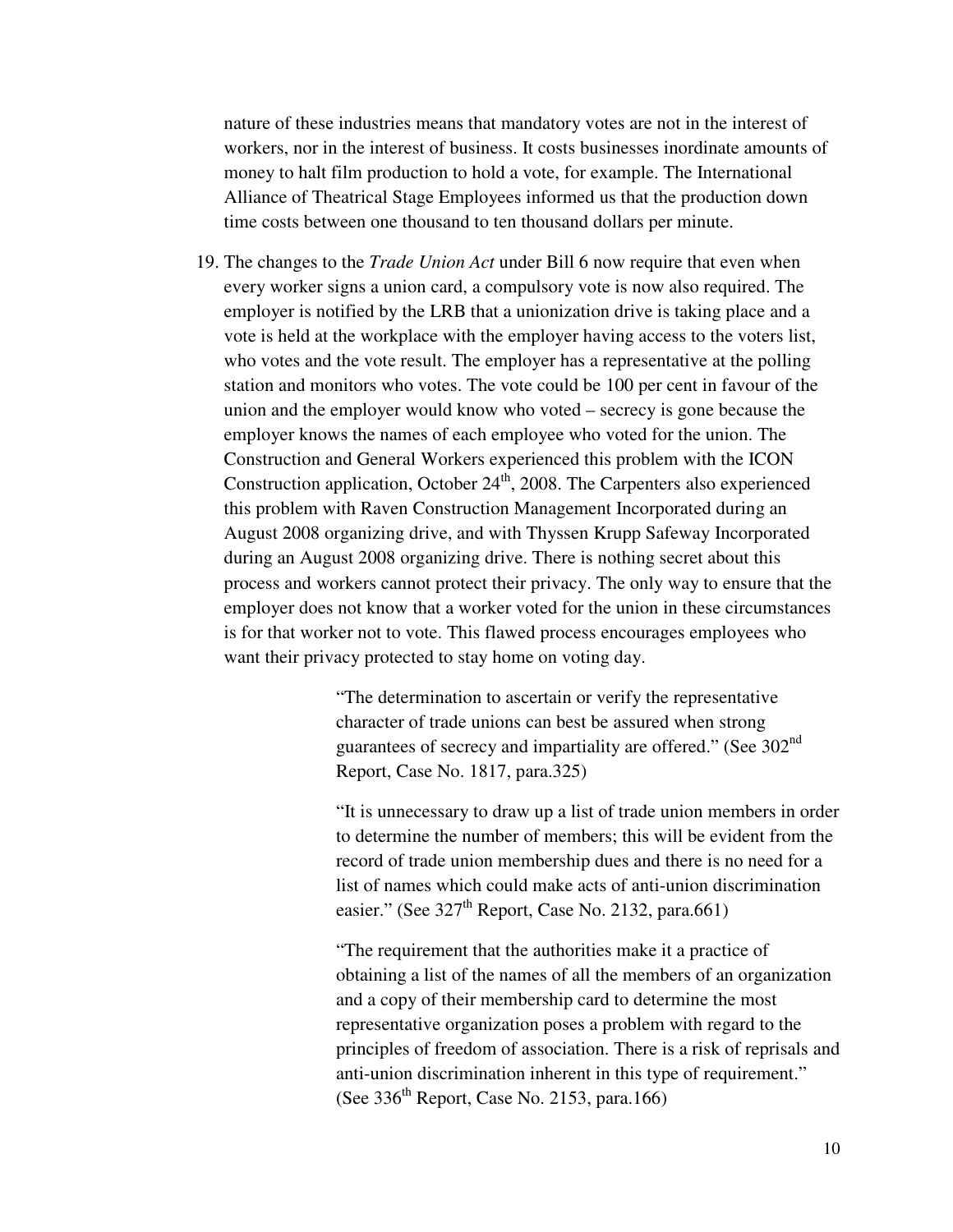20. Below are examples of several cases in the construction industry, and the film industry, in which union cards were signed and submitted to the LRB, a vote was ordered, but did not take place for months. By the time the vote was scheduled, the project was over. The workers lost their ability to enjoy a collective agreement, and to have employers recognize them as a bargaining unit on any future projects. Construction and General Workers experienced this delay with Raven Construction Management Incorporated, October 21<sup>st</sup>, 2008 application. Ironworkers experienced prohibitive delays during their December 2008 organizing drive at Les Structures De Beauce Incorporated. The Carpenters experienced prohibitive delays during both the Raven and Thyssen organizing drives cited in para.10, as well as in an October 2008 organizing drive at Kamtech Services Incorporated. Plumbers and Pipefitters had a similar experience at Taj Industrial McLean Lake project in winter 2009. The International Alliance of Theatrical Stage Employees local 295 experienced similar problems with respect to an application filed October  $20<sup>th</sup>$ , 2008 with Little Mosque Productions Incorporated, and also with a March  $29<sup>th</sup>$ , 2009 application at Lullabye Productions Incorporated.

> "A long registration procedure constitutes a serious obstacle to the establishment of organizations and amounts to a denial of the right of workers to establish organizations without previous authorization." (See  $338<sup>th</sup>$  Report, Case No. 2273, para.294)

"The free choice of workers to establish and join organizations is so fundamental to freedom of association as a whole that it cannot be compromised by delays." (See  $306<sup>th</sup>$  Report, Case No. 1865, para.329)

"The formalities prescribed by law for the establishment of a trade union should not be applied in such a manner as to delay or prevent the establishment of trade union organizations. Any delay caused by authorities in registering a trade union constitutes an infringement of Article 2 of Convention No.87." (See the 1996 Digest, paras.249 & 251;  $308<sup>th</sup>$  Report, Case No. 1894, para.536;  $316<sup>th</sup>$  Report, Case No. 1773, para.615; 324<sup>th</sup> Report, Case No. 2053, para.231; 332<sup>nd</sup> Report, Case No. 2225; para.337; and  $334^{\text{th}}$  Report, Case No. 2282, para.638)

- 21. In other jurisdictions where the law has shifted from automatic card certification to mandatory votes, governments have at least mitigated these effects by legislating a time limit by which a vote has to take place (for example in British Columbia the limit is 10 days). In Saskatchewan there is no time limit.
- 22. The Labour Relations Board has suggested unions obtain a voluntary agreement as an alternative; however, the Saskatchewan *Trade Union Act* does not permit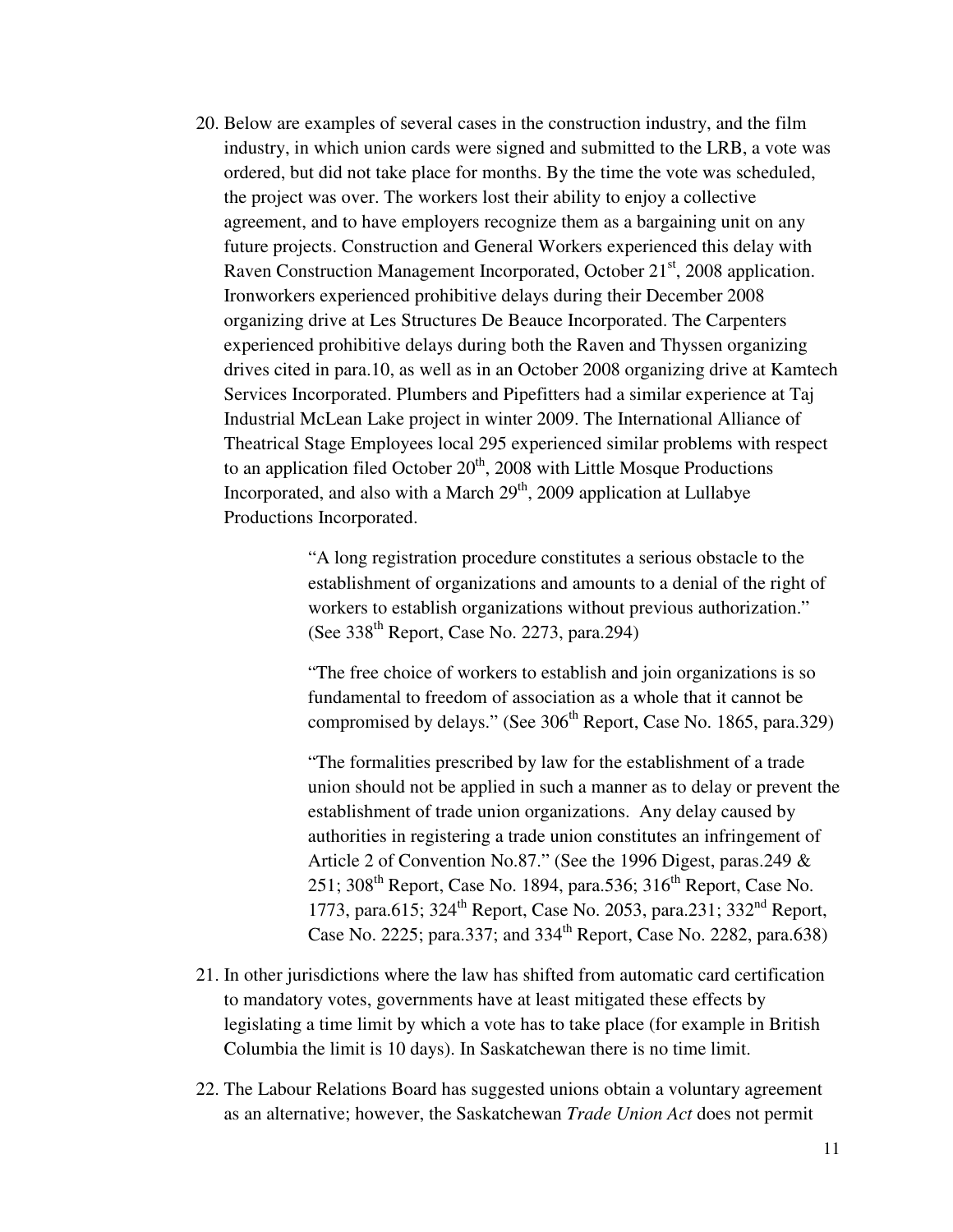the LRB to enforce voluntary agreements so unions would be operating under non-enforceable collective agreements.

- 23. It is clear that abolition of automatic card certification in favour of mandatory votes violates freedom of association because it destroys the collective bargaining regime that has worked for the benefit of workers and businesses for decades. The hiring hall process has become meaningless, secrecy in organizing is compromised, and the delays are resulting in the inability to have a union and enforceable collective agreements.
- 24. Saskatchewan had the card certification process in place almost since the freedom to associate was enshrined in the *Trade Union Act* over 60 years ago. In preparation for the SFL's lawsuit, we reviewed the LRB decisions and reports since 1945 and found that intimidation, coercion or any other form of unacceptable conduct by unions gathering support through card certification was almost non-existent. In close to 200 reported cases dealing with interference and intimidation during organizing drives, more than 180 were about employer interference. There were only a few cases where there were substantive allegations against unions for inappropriate conduct.
- 25. Concerns about union intimidation of workers were *not* raised by government as a justification to eliminate card certification, and Bill 6 was not asked for by employees concerned about unions. Bill 6 was lobbied for directly by representatives of employers including the Canadian Federation of Independent Business and the Chamber of Commerce as well as promoted by the Saskatchewan Party while in opposition in the Legislature on behalf of business.

## **Automatic Card Certification is the Most Effective Protection against Employer Interference**

26. Employer organizations in the United States are in the midst of an unprecedented, incredibly expensive and aggressive campaign against automatic card certification. This is reflective of who wants to eliminate card certification – it is employers. It begs the question: why are employers opposed to card certification? Surely it is not because they are supporting freedom of association; and yet, employers and governments are obliged to *promote* freedom of association (See para.69). In our province, automatic card certification has been normal and standard labour relations policy for decades. There is not one shred of evidence that card certification did not promote freedom of association. *Card certification, as an alternative to having no state certification process, is the most effective remedy for protecting against employer interference.* As outlined above, the decline in union certifications, and therefore union density in other jurisdictions such as British Columbia and Ontario, tells the story. Please refer to the SFL *et*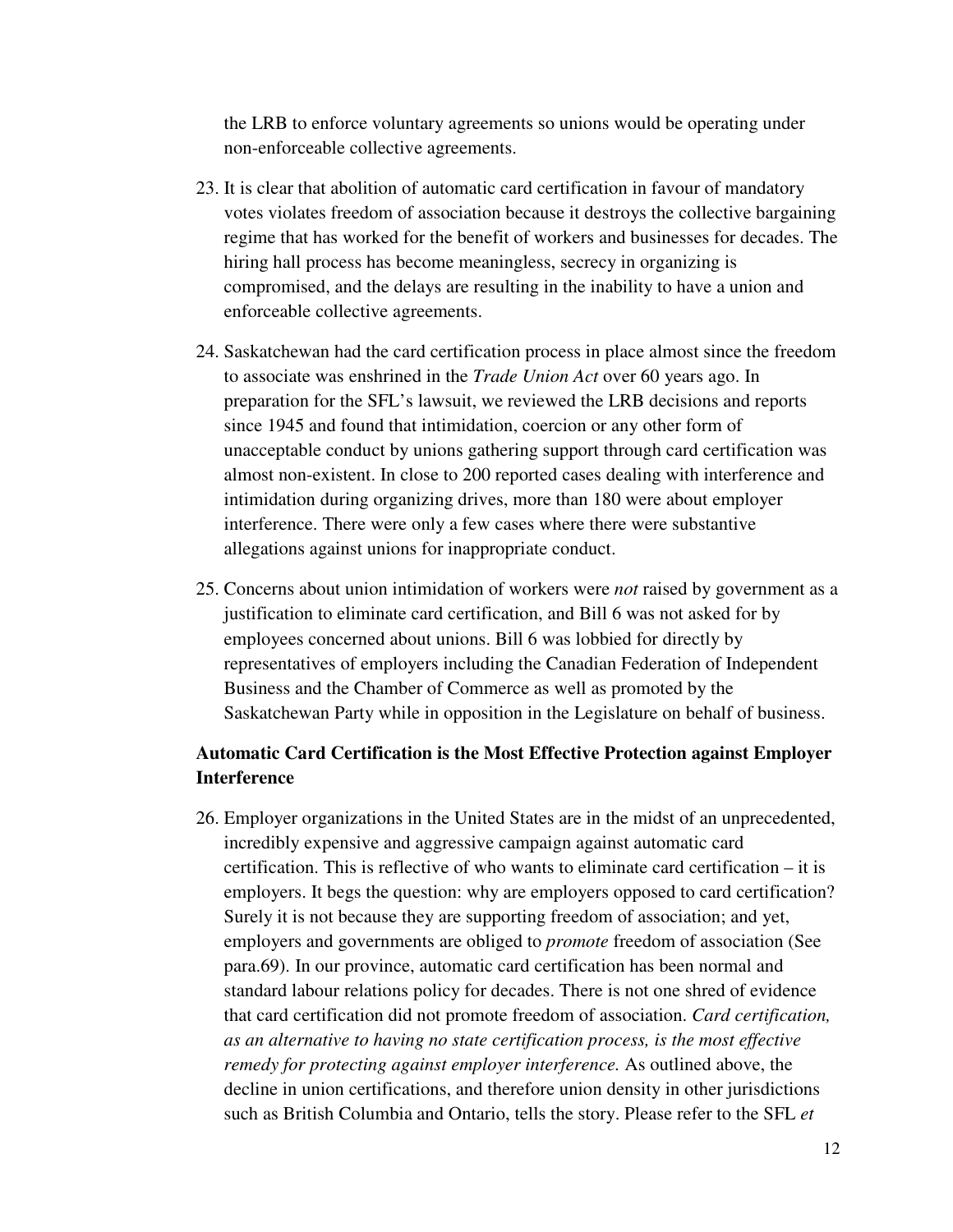*al*'s 2008 Statement of Evidence and the copy of the Brief of the SFL submitted to the Minister of Advanced Education, Employment and Labour for details.

- 27. The Saskatchewan government has provided no rationale for changing the certification process, except to say it would make workplaces more 'democratic' if workers had to also hold a secret ballot vote. The SFL submits that democracy includes a truly 'secret' ballot, and the greatest possible protection against the repression that follows from employers (including governments) that fire or discipline workers who they know are union activists. The ILO digest contains hundreds of examples of the suffering of workers worldwide who are known or assumed to be union activists.
- 28. Before Bills 5 and 6, and despite the protection in law workers used to enjoy in Saskatchewan, Saskatchewan and Canadian case law is filled with examples where employers have used coercion and intimidation to stop union drives illegally by firing union supporters during an organizing drive. In dozens of cases, unions presented evidence before the LRB that once someone is fired for union activity, even if they are given their job back through an order of the court, the organizing drive still fails. In that workplace, workers will not in the future entertain the question of joining a union, knowing they would be putting their livelihoods on the line. This fear would be even greater for vulnerable workers, such as single parents and immigrants, who would most benefit from unionization.
- 29. When union organizers speak to workers about the possible consequences of joining a union, they are open with workers about the fact that they cannot guarantee they will not be fired or disciplined if they are caught signing a union card. Organizers explain that the law prohibits such discipline; yet employer retaliation is not an uncommon occurrence. Furthermore, unions cannot guarantee that the employer will not close the workplace and lay off the workers if they unionize, as has happened. Saskatchewan's *Trade Union Act* prohibits that consequence as well. (Even if unions can prove that an organizing drive was lost because of illegal firings, the *Act* does not allow the LRB the option to provide a remedy of automatic certification. The LRB cannot provide a remedy for the loss of freedom of association that often follows from employer interference.)
- 30. In a survey of Canadian businesses conducted in the 1990s, 95 per cent of the employers surveyed said they would engage in unfair labour practices if it would result in preventing a union certification because the only consequence would be to reinstate the workers and possibly pay monetary loss. The union drive would be dead. A 2009 American survey found that 60 million workers would join a union if they could, yet only 12.4 per cent of workers currently have a union. In a study of National Labor Relations Board (NLRB) cases done by American Rights at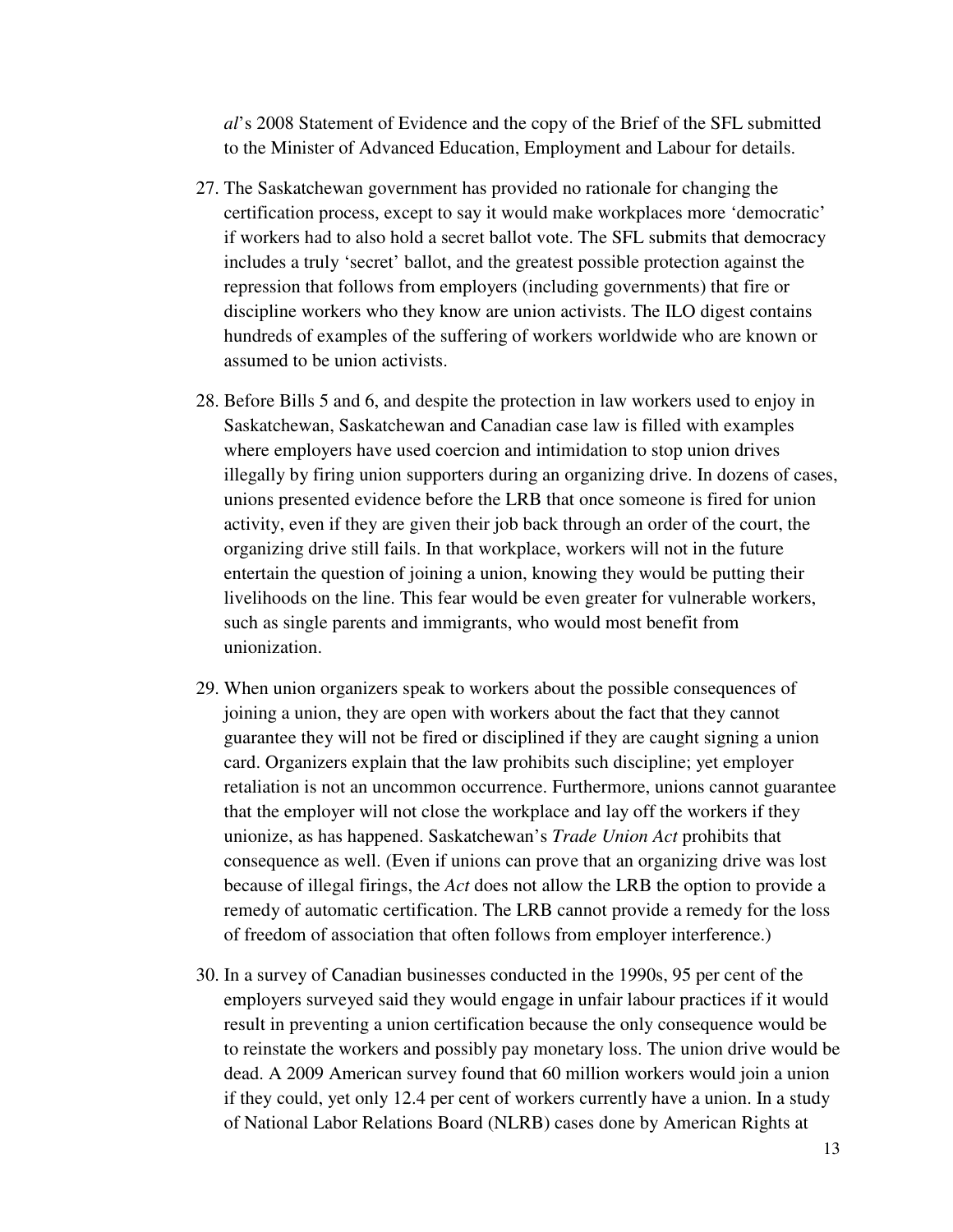Work, 94 per cent of employers resisted unionization and 25 per cent illegally fired union organizers. Even in cases where the NLRB held certification votes, in 46 per cent of the cases employers engaged in illegal activity, both before and during the vote. Bill 6 encourages this employer interference by: notifying the employer that an organizing drive is underway at the workplace before certification; permitting the employer to communicate anti-union 'opinions' before certification; requiring the employer to be present to identify who votes; and allowing the employer to know how workers voted in situations where there is a small bargaining unit.

- 31. In situations where employers communicate their opinion that unionization might have negative consequences for workers if they unionize at workplaces *before* a union drive starts, unions and courts have no way of protecting workers and ensuring their freedom to associate can ever be realized. There is no way to know whether or not employer interference occurred. It is reasonable to assume that many more workers are stopped from organizing even earlier in the process.
- 32. The Saskatchewan government has publicly stated that encouraging employer interference was not the intent of the changes to the *Trade Union* Act. In February 2008, the SFL and several individual unions met with the Minister of Advanced Employment, Education and Labour responsible after the law was introduced, and raised this concern. The SFL proposed a simple amendment clarifying that coercion and interference would remain an unfair labour practice. The Ministry, in its meeting with Retail, Wholesale, Department Store Union in February 2008, acknowledged that the concerns might be legitimate, yet refused to fix it.
- 33. The Committee has recognized that automatic card certification (state approval to exercise workers' freedom of association to become unionized) is an acceptable limitation on freedom of association, because it still allows the workers to make the decision to become unionized or not without employer influence. *What we are suggesting is that automatic card certification in and of itself may be the most effective remedy to ensure that exercising freedom of association to become unionized is truly a free exercise*.

## **Essential Services Law Curtails Unionization**

34. Another disturbing effect regarding declining unionization rates is the expected effect of Bill 5, the new essential services law. The assumption for all workers who exercise their right to join a union is that they then have the right to bargain collectively in an effective manner and to achieve a collective agreement. That is the *raison d être* for exercising the right of freedom of association. If one cannot collectively bargain, why join a union or even stay unionized? This concern has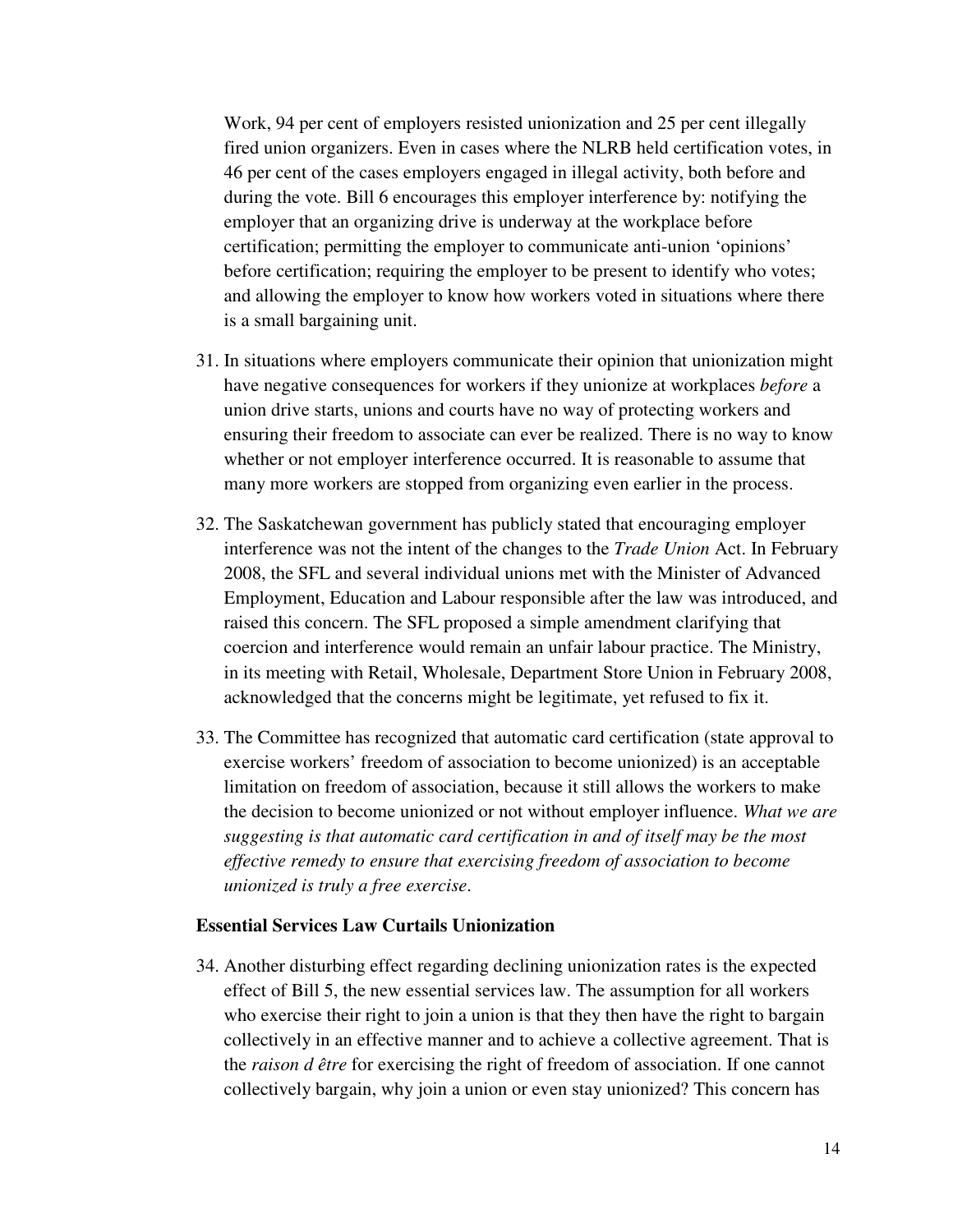been raised by several union activists in the meetings the SFL has been holding around our province about this new law (over 30 to date).

> "Repeated recourse to legislative restrictions on collective bargaining can only, in the long term, prejudice and destabilize the labour relations climate, if the legislator frequently intervenes to suspend or terminate the exercise of rights recognized for unions and their members. Moreover, this may have a detrimental effect on workers' interests in unionization, since members and potential members could consider useless joining an organization the main objective of which is to represent its members in collective bargaining, if the results of such bargaining are constantly cancelled by law." (See 1996 Digest, para.875; 330<sup>th</sup> Report, Case No. 2196, para.304; and 336<sup>th</sup> Report, Case No. 2324, para.283)

## **Designations Take Away Right to Strike and Freedom of Association**

- 35. As expected, employers are using their right to designate workers as 'essential' under Bill 5 in ways that infringe on workers' freedom of association. This is most evident in the healthcare industry. The Saskatchewan Association of Health Organizations (SAHO), is a non-profit, non-government association of health agencies in Saskatchewan, representing over 140 regional health authorities, hospitals, special care homes, as well as various agencies and associations that provide health services, education and/or regulations. SAHO serves as the bargaining agent for these health authorities who employ approximately 25,000 workers, in six healthcare unions: the Canadian Union of Public Employees (CUPE); the Service Employees' International Union WEST (SEIUWEST); the Saskatchewan Union of Nurses (SUN); the Health Sciences Association of Saskatchewan (HSAS); the Saskatchewan Government and General Employees Union (SGEU); and the Retail, Wholesale, Department Store Union (RWDSU). SAHO has co-ordinated, through the health regions, the process of designating employees as 'essential' at five of the six bargaining tables (SUN contract was settled without having to negotiate an essential services agreement). SAHO has co-ordinated the compilation of detailed lists of the numbers of 'essential' employees. These lists that set the levels were released February  $25<sup>th</sup>$ , 2009" (see attached press release dated February  $25<sup>th</sup>$ , 2009).
- 36. Health regions developed the lists of 'essential' workers by individual name as well, based on Section 9(2) of the *Act*.
- 37. The *Act* requires only that the employer *begin* to negotiate an essential services agreement; it does not require the employer to reach an agreement. The employer has the right to unilaterally designate a list of essential services employees if the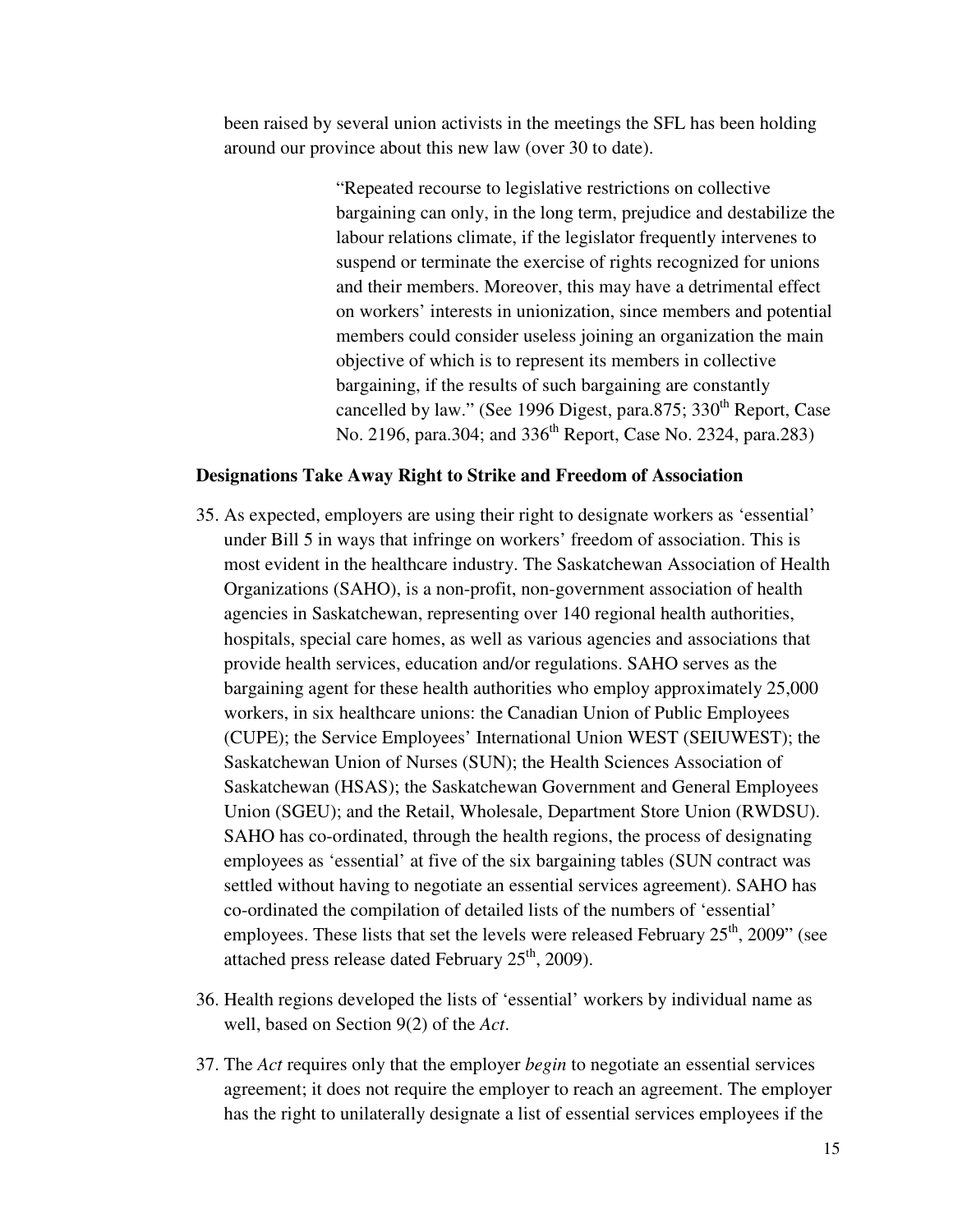union does not agree to its proposal. Unions do not have equal negotiating power with employers, and in effect, have none because of the employer's right to unilaterally impose terms without the consent of the union.

> "A minimum service may be set up in the event of a strike, the extent and duration of which might be such as to result in an acute national crisis endangering the normal living conditions of the population. Such a minimum service should be confined to operations that are strictly necessary to avoid endangering the life or normal living conditions or part of the population; in addition, workers' organizations should be able to participate in defining such a service *in the same way as employers and the public authorities*." (See 1996 Digest, para.558; 308<sup>th</sup> Report, Case No.1923, para.222; 317<sup>th</sup> Report, Case No.1971, para.57; and 330<sup>th</sup> Report, Case No.2212, para.751)

- 38. This unilateral right to designate employees as 'essential' has resulted in a great deal of over-designation. In one example at Hospital Laundry, represented by RWDSU, the employer designated more employees than were employed. When questioned, the employer then reduced the number to 95 per cent of all employees and clarified in writing they had no right to strike as defined by the *Trade Union Act*. Later on in the process, the number has been reduced to 75%. These facts were captured in an affidavit to the SFL of Brian Haughey, RWDSU staff representative.
- 39. SAHO has said that employers have the power to designate an *escalating* number of workers, if a potential strike starts to become effective. In several health regions, for example, the number of members of HSAS will escalate until, during the third week of a strike, 100 per cent will be designated 'essential', according to the February 25th lists. The *Act* permits such escalating designations.

"The determination of minimum services and the minimum number of workers providing them should involve not only the public authorities, but also the relevant employers' and workers' organizations. This not only allows a careful exchange of viewpoints of what in a given situation can be considered the minimum services that are strictly necessary, but also contributes to understanding the scope of the minimum service does not result in the strike becoming ineffective in practice because of its limited impact, and to dissipating possible impressions in the trade union organizations that a strike has come to nothing because of over generous and unilaterally fixed minimum services." (See 1996 Digest, para.560; 299<sup>th</sup> Report, Case No.1782, para.325; 302<sup>nd</sup>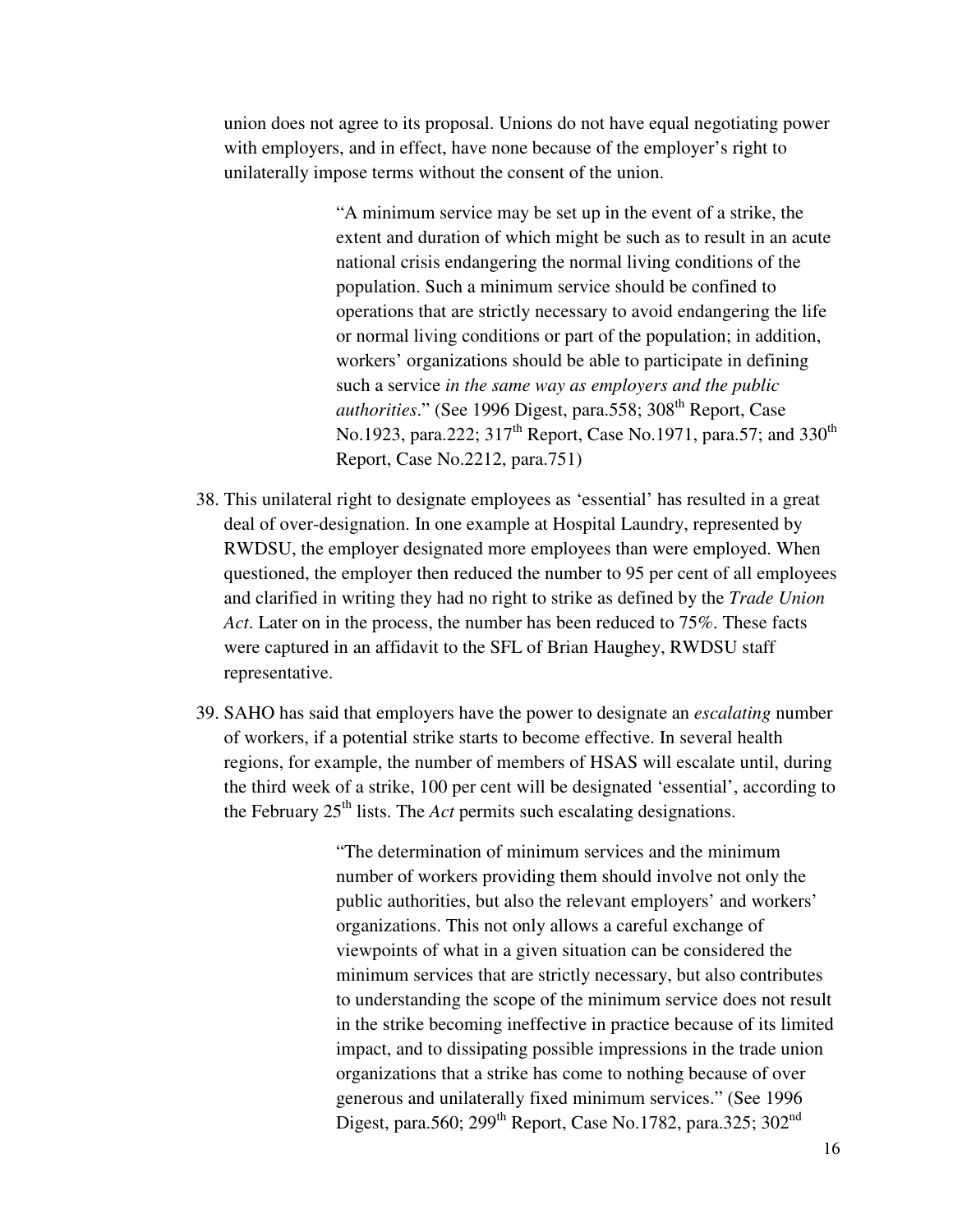Report, Case No. 1856, para.436; 308<sup>th</sup> Report, Case No.1923, para. 222;  $320<sup>th</sup>$  Report, Case No.1963, para.231, and Case No.2044, para.453;  $324^{\text{th}}$  Report, Case No.2078; para.17;  $325^{\text{th}}$ Report, Case No.2018, para.88; and 338<sup>th</sup> Report, Case No.2373, para.381)

- 40. Employees designated 'essential', according to the lists provided by SAHO on February  $25<sup>th</sup>$ , 2009 include laundry workers, cafeteria workers, library workers, groundskeepers and even people who are presently lawfully off work due to workers' compensation, approved education or maternity leaves, and casual employees. Section 2 of the *Act*, sweeps in casino workers, crown corporation government insurance agents, and post secondary education workers as potentially 'essential'. The SFL notes that the *Act* does not include many unionized emergency ambulance workers, nor does it include emergency shelter workers for battered women and children. We point this out, not because they should lose their right to collectively bargain/strike, but to illustrate that this law is not about public safety nor health, but about weakening the right to collectively bargain.
- 41. In the case of SGEU, for one example, employees from the healthcare bargaining committee have been designated as 'essential'. While they are and have been off work with the consent of the employer to bargain a collective agreement, they have been designated as 'essential' if a strike occurs and must report to work and not in any way support the strike, even during their non work hours. Healthcare employers like the Regina Qu'Appelle Health Region, have also said in writing, that approved vacation leaves may be cancelled for designated workers because they are essential. In one HSAS example, the health region does not replace 80 per cent of the workers who take vacation during the summer months, yet during a strike, they will be designated as essential and will not be allowed to take those already approved vacations.
- 42. The *Act* prohibits any strike action and 'strike' is defined by the *Trade Union Act* as prohibiting any and all forms of activity which may interfere with, restrict or reduce the effective delivery of services. This denial of 'essential' workers' ability to support the collective bargaining process even when a worker is off-duty has been openly acknowledged in the case of SAHO.
- 43. Normally and historically, out-of-scope, or non-union, managers would be used to perform work the employer considered "essential" during a strike. Under the *Act*, however, employers are supposed to calculate the designated workers, without considering the availability of managers to do the work in the event of a strike. The health regions have stated in writing they do not have to consider the use of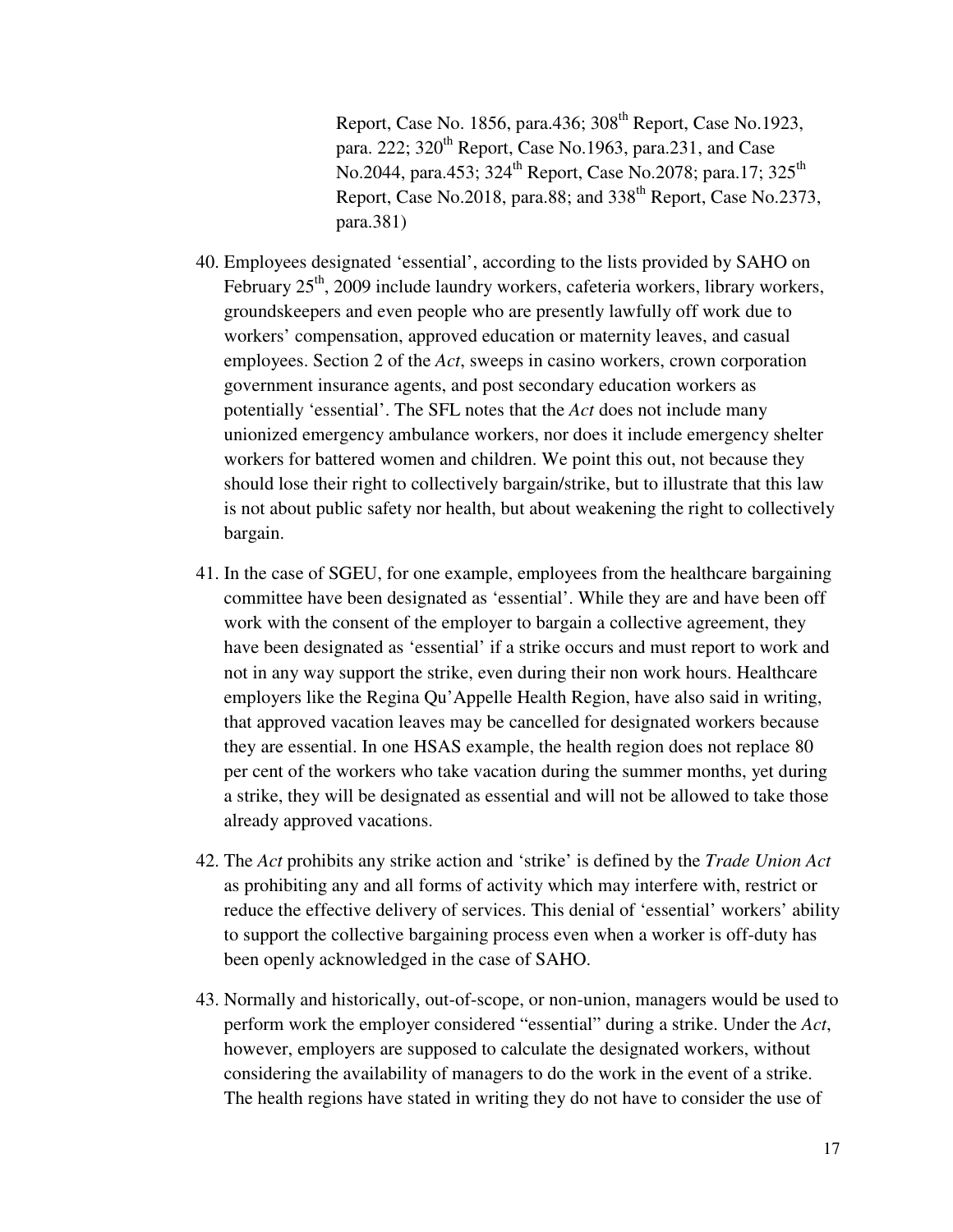out-of-scope management, contract workers, replacement workers or volunteers when making lists.

44. There is no compulsory arbitration mechanism to achieve a collective agreement through a third party. There is no provision in the *Act* for any means to compensate workers for taking away their right to strike. In spring 2009, the Saskatchewan Government and General Employees' Union and the Saskatchewan government, as employer, appeared before arbitrator Colin Taylor to ask him to decide the extent to which employees designated as 'essential' were entitled to compensation for losing the right to strike and to bargain a collective agreement. In its written submission dated March  $31<sup>st</sup>$ , 2009, the Saskatchewan government opposed this concept, and argued that an arbitrator has no jurisdiction to award compensation to workers who had lost their right to strike. In addition, the government argued that even if Mr. Taylor had jurisdiction, it would not be appropriate to provide any compensation for 'essential' employees.

> "Where the right to strike is restricted or prohibited in certain essential undertakings or services, adequate protection should be given to the workers to compensate for the limitation thereby placed on their freedom of action with regard to disputes affecting such undertakings and services." (See 1996 Digest, para.546; and, for example,  $300<sup>th</sup>$  Report, Case No.1818, para.367;  $306<sup>th</sup>$  Report, Case No.1882, para.429; 310<sup>th</sup> Report, Case No.1943, para.227;  $318<sup>th</sup>$  Report, Case No. 1999, para.166;  $324<sup>th</sup>$  Report, Case No.2060, para.518; 327<sup>th</sup> Report, Case No.2127; para.192; 330<sup>th</sup> Report, Case No.2166, para.292; 333rd Report, Case No.2277; para.274; 336<sup>th</sup> Report, Case No.2340, para.649; and 337<sup>th</sup> Report, Case No.2244; para.1269)

"As regards the nature of appropriate guarantees in cases where restrictions are placed on the right to strike in essential services and the public service, restrictions on the right to strike should be accompanied by adequate, impartial and speedy conciliation and arbitration proceedings in which the parties concerned can take part at every stage and in which the awards, once made, are fully and promptly implemented." (See 1996 Digest, para.547; and, for example,  $300<sup>th</sup>$  Report, Case No.1818, para.367;  $306<sup>th</sup>$  Report, Case No.1882, para.429; 308<sup>th</sup> Report, Case No.1897, para.478; 310<sup>th</sup> Report, Case No.1943, para.227;  $318<sup>th</sup>$  Report, Case No.2020; para.318;  $324^{\text{th}}$  Report, Case No.2060, para.518;  $330^{\text{th}}$  Report, Case No.2166, para.292; 333rd Report, Case No.2277, para.274;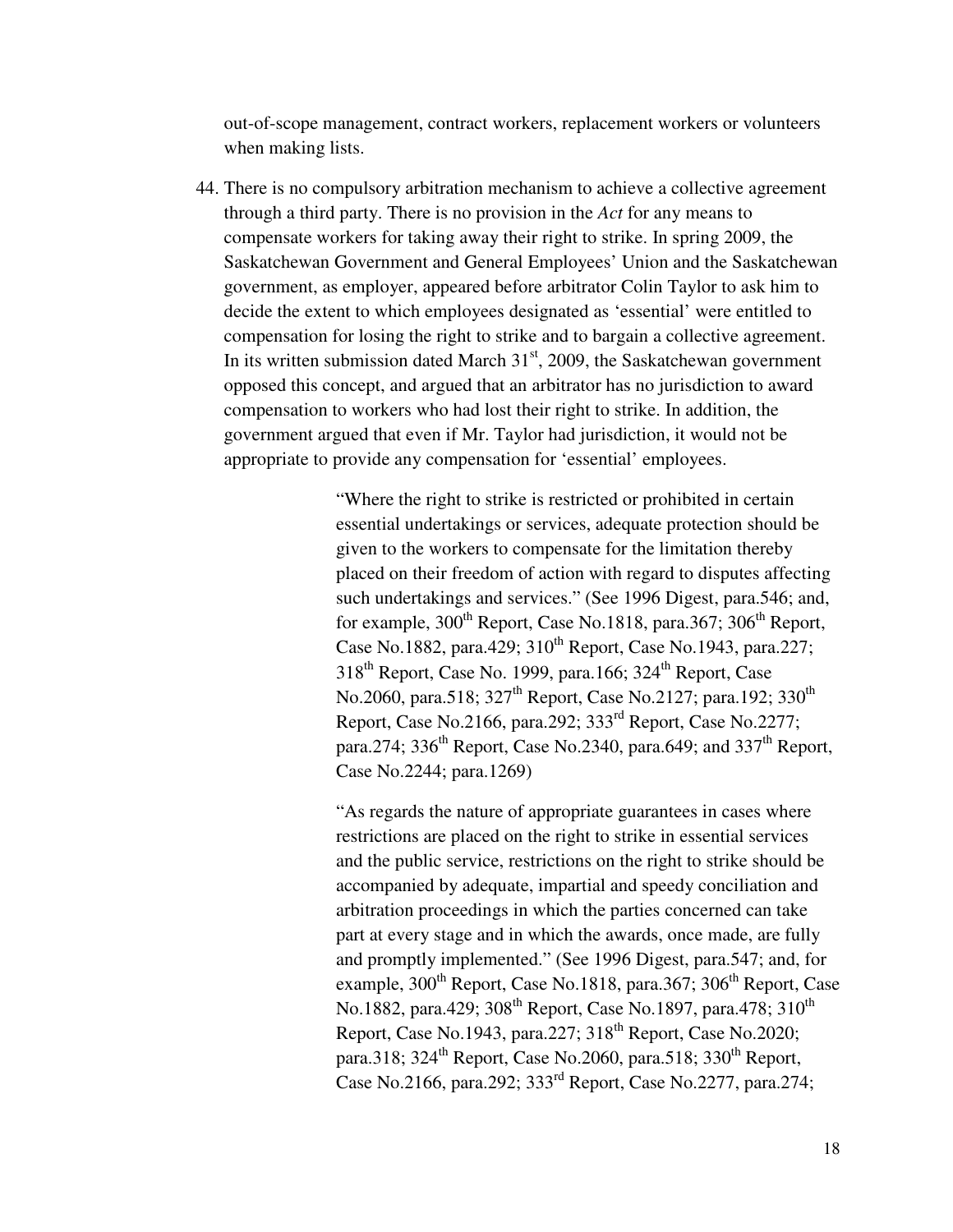336<sup>th</sup> Report, Case No.2340, para.649; and 337<sup>th</sup> Report, Case No.2244; para.1269)

"Compulsory arbitration to end a collective labour dispute and a strike is acceptable if it is at the request of both parties involved in a dispute, or if the strike in question may be restricted, even banned, *i.e.* in the case of disputes in the public service involving public servants exercising authority in the name of the state or in essential services in the strict sense of the term, namely those services whose interruption would endanger the life, personal safety or health of the whole or part of the population." (See 1996 Digest; para.515&553; 302<sup>nd</sup> Report, Case No.1845, para.512;  $303<sup>rd</sup>$  Report, Case No.1810/1830, para.62;  $307<sup>th</sup>$  Report, Case No.1890, para.372; 310<sup>th</sup> Report, Case No.1931, para.506; 314<sup>th</sup> Report, Case No.1948/1955, para.75; 333rd Report, Case No.2281, para.631; 335<sup>th</sup> Report, Case No.2303, para.1376; and 338<sup>th</sup> Report, Case No. 2329, para.1275)

- 45. Under the *Act*, unions cannot challenge the employers' designation of classifications of workers who are 'essential'; they can only argue at the LRB about whether the numbers in any classification are too high.
- 46. These over-designations, escalating designations, and designations of those who normally would not be working, illustrate our concern that this *Act* has nothing to do with public safety and is about interfering with the freedom of association. Why would it be acceptable to be away from work without being replaced when there is no strike, yet forced to work if there is a strike? Without the right to strike, to support a strike of your coworkers if you are 'essential', and with no effective instrument to achieve a collective agreement, how do workers change their working conditions?
- 47. One effect of this new law is to significantly increase the cost to workers of trying to bargain a new collective agreement and to delay any progress towards negotiating a new collective agreement. Since Bill 5 was proclaimed, collective bargaining has come almost to a complete halt and very few collective agreements are being concluded in the public sector. The vast majority of healthcare workers are still without collective agreements since they expired in March 2008. SAHO has not yet tabled monetary items because there is no essential services agreement. This has resulted in months and months of time and resources being spent on negotiating who might be 'essential' during a strike, rather than making good faith efforts to bargain a collective agreement. In the public sector in the last 25 years, 95.5 per cent of collective agreements have been settled without a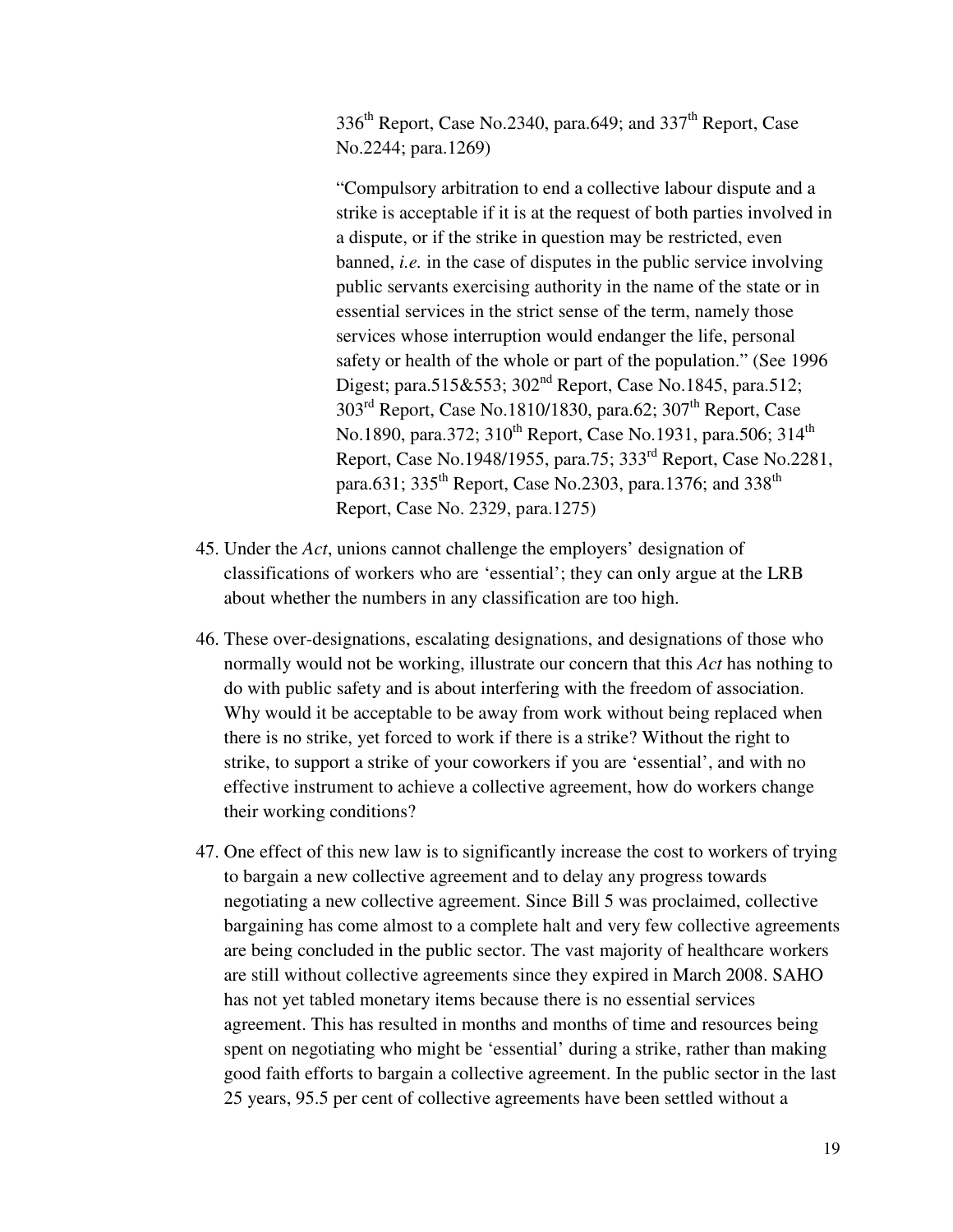labour dispute; this time and money spent on 'negotiating' essential services agreements is beyond wasteful.

- 48. Unions do not have unlimited money and their freedom of association, which includes the right to collective bargaining, is under serious threat if they have to deplete their money and resources without ever being able to conclude a collective agreement.
- 49. The *Act* states that it supercedes all other laws, collective agreements, and case precedents. Even if unions had freely negotiated essential services agreements including protocols with the agreement of the employer during the last 25 years in Saskatchewan for use during a strike (we note that unions have always historically provided emergency services during a labour dispute in Saskatchewan), these agreements are overridden by the government and employers now. The government in particular, as the largest employer in the province, has stated in writing to the Saskatchewan Government and General Employees' Union that any essential services agreement they reach at the bargaining table can be overridden by their executive regulation-making authority under the *Act*.
- 50. In June 2009, the government enacted regulations declaring large portions of the public service as 'essential' services. The regulations are attached.
- 51. As a result of this overhaul in labour legislation, Saskatchewan workers are now finding that their freedom of association - to form a union, to join a union, to be active in the union, to collectively bargain, and to withdraw one's labour over unjust working conditions - has been curtailed.

"The right to strike is an intrinsic corollary to the right to organize protected by Convention No.87." (See 311<sup>th</sup> Report, Case No.1954; para.405)

52. This long list of concerns regarding essential services do not exist in other jurisdictions in Canada. For example, essential services workers in other jurisdictions can participate in strike activity during their off-hours, and only have to perform 'essential' duties while working, as opposed to all duties (including non-essential ones) as is the requirement in Saskatchewan. Individual workers are not designed as 'essential' and unable to strike. Essential services levels and duties are agreed upon and rotated throughout the union membership. In Saskatchewan we have the dubious distinction of individual workers losing their freedom to participate in union activity to support collective bargaining.

*We are not suggesting that the Committee reverse any of its decisions which state that the right to strike should not be exercised in a way that could endanger life or limb of the public. Workers and unions in Saskatchewan respect this moral*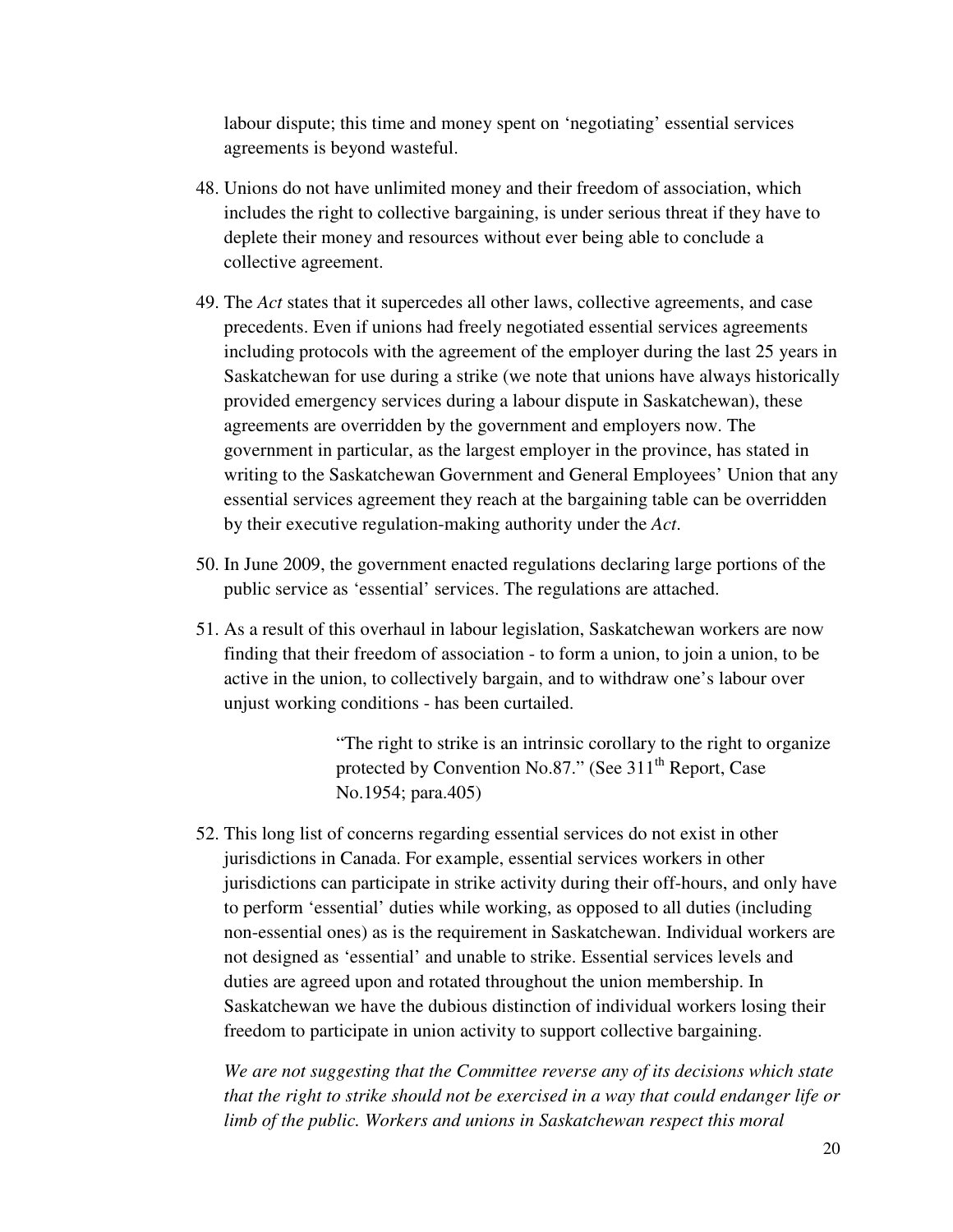*obligation and exercise their rights accordingly. In such fact situations where the uncontradicted evidence is that the unions have established longstanding essential services protocols with their employers (as in Saskatchewan), legislating away workers' right to strike is unjustified.* 

- 53. While the government may say that, with this new power that they have given to themselves and to employers they will act kindly and expect employers to do the same, freedom of association is supposed to be *promoted* according to the ILO Conventions and recommendations (See para.69). Lawmaking should be measured from that perspective.
- 54. The government may suggest that worker and unions' concerns regarding employer interference in organizing and over-designations can be ameliorated by charging employers with unfair labour practices before the LRB. The SFL notes, however, that the LRB does not have the jurisdiction to address many of these concerns. For example, under the *Trade Union Act* the LRB cannot issue automatic certifications as a remedy for employer interference in organizing campaigns. The LRB does not have jurisdiction under the *Public Services Essential Services Act* to rule that particular classifications of workers should or should not be designated as 'essential'. Furthermore, the LRB does not have jurisdiction to award compensation to employees who lose their right to strike because they are designated 'essential'. The SFL and unions on this complaint also have an overarching concern regarding the impartiality and independence of the LRB, since the Saskatchewan Party government replaced the chair and vicechairs in March 2008.

#### **Labour Relations Board does not have the Confidence of Trade Unions**

- 55. As you know from our July 2008 Statement of Evidence, the SFL, the Canadian Union of Public Employees, and the Retail, Wholesale, Department Store Union, filed a case in Saskatchewan's Court of Queen's Bench alleging that the terminations of the former chair and vice-chairs of the LRB and their replacement by a new chair were unconstitutional and a violation of international law. We argued that the process of appointments and the interference of the government compromised the judicial independence of the LRB. The Court of Queen's Bench heard the case and issued a decision in January 2009. The Court determined that the principles of judicial independence apply to Labour Relations Board, but did not find in our favour with respect to the facts. The matter is now before Saskatchewan's Court of Appeal and will be heard in fall 2009. The following concerns are in addition to those raised in that court proceeding.
- 56. There was no consultation with the SFL, or with any of its affiliated unions about the appointment process and/or suggested names. The new chair was appointed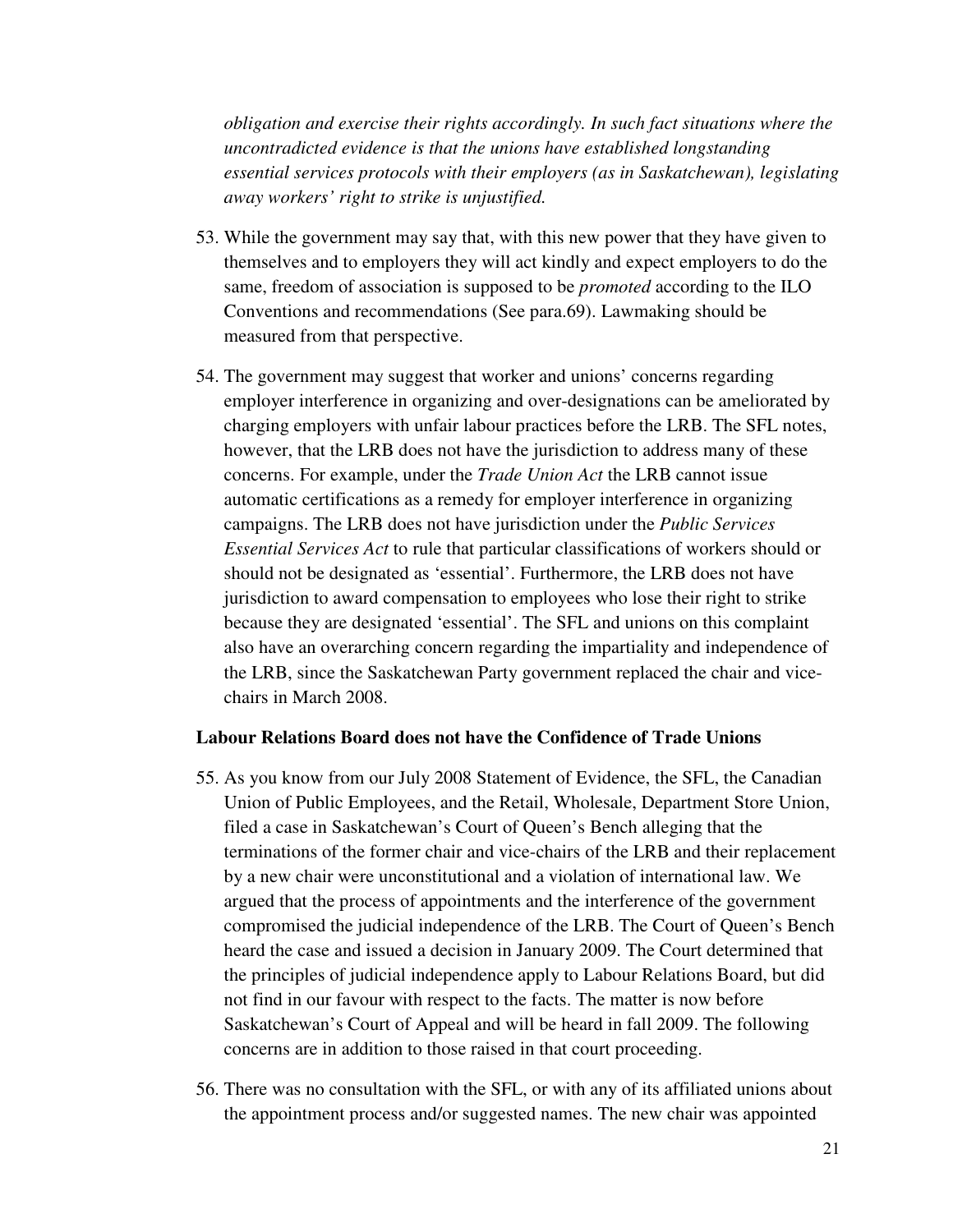without notice that a vacancy existed and without inviting applications. The appointments were recommendations of the political arm of the new government known as the "transition team", most of whom were neither elected nor independent of government. We note that the government is the largest employer in the province of Saskatchewan – they will now be appearing, charged with allegations of unfair labour practices, before this new chair of the LRB.

- 57. At the time of the firings (March 2008) of the former LRB chair and vice-chairs, the Premier of Saskatchewan, Brad Wall, stated in a media scrum that they were fired because they were "legacy appointments". This statement was consistent with statements the Saskatchewan Party had made while in Opposition, namely that these Board members were too close to the trade union movement, and biased in favour of unions. These statements are recorded in the Hansard, the official transcripts of the Legislative Assembly of Saskatchewan.
- 58. During that same media interview at the time of the firings, the Premier also said that the new replacements should interpret the law, including the two new laws (*i.e.* Bills 5 and 6), in a manner consistent with the philosophy of his party while in Opposition. That philosophy was anti-union, and there are several quotes from elected members to that effect recorded in the Hansard. The Premier also said that the new Board should interpret the laws in such a way as "to promote business investment". We have alleged in our lawsuit that these 'directions' to the Board are contrary to the stated purposes of the *Trade Union Act* (which the LRB administers and which states that the purpose of the *Act* is to promote free collective bargaining). The excerpts from the Hansard and the media interview have been collected by the SFL and filed with the Saskatchewan Court of Appeal.
- 59. The new chair was a lawyer who advised the Saskatchewan Party government's transition team, the same team which recommended the firing of the old LRB members. He was also a member of the Saskatchewan Party, an ideologically very conservative and anti-union political party. Upon his appointment, he received a \$60,000 raise – a 50 per cent increase over his predecessor.
- 60. The appointment was made by the Executive Council of the Saskatchewan government by Order-in-Council #98/2008, effective March 6<sup>th</sup>, 2008. That Order-in-Council simultaneously terminated the former chair and vice-chairs without cause and in the middle of their terms, and appointed a new chair 'at pleasure'. 'At pleasure' means that the chair or vice-chairs can be fired at any time if the government does not like their decisions. Under the all of the above conditions, the LRB cannot be said to be, nor seen to be, judicially impartial and independent.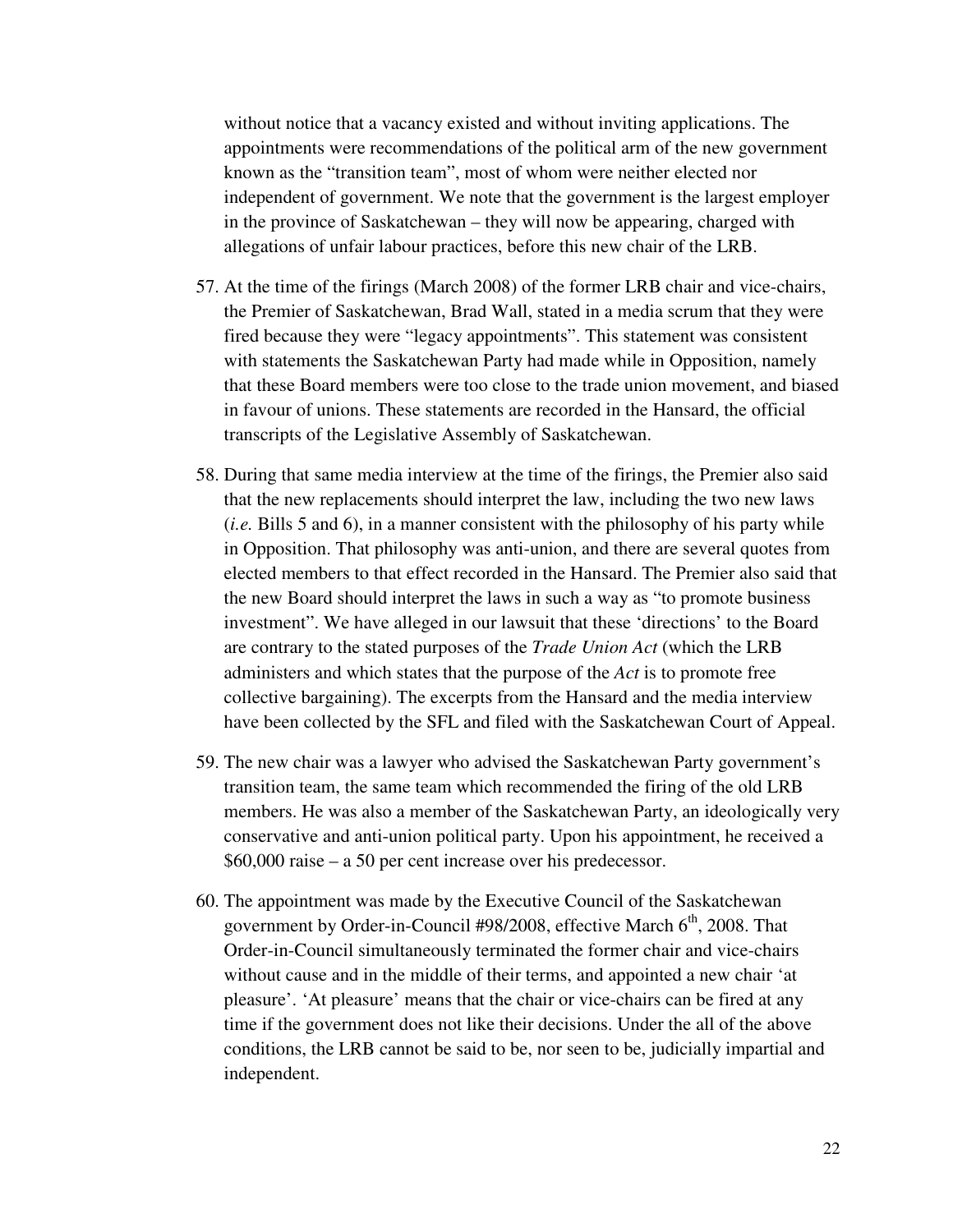- 61. The new chair previously appeared as counsel before the LRB on a few occasions, and in a couple of cases sought to decertify unions. In cases he brought before the LRB involving RWDSU, the decertification attempts failed because the LRB at that time determined there had been employer interference.
- 62. This appointment, its process and the public statements of the Premier about the reasons for the termination of the former chair and vice-chairs (for being biased in favour of unions) and his expectations of the new appointees are contrary to the principles of impartiality promoted by the ILO.

"In mediation and arbitration proceedings it is essential that all the members of the bodies entrusted with such functions should *not only be strictly impartial*, but, if the confidence of both sides, on which the successful outcome even of compulsory arbitration really depends, is to be gained and maintained, they should *also appear to be impartial* both to the employers and to the workers concerned." (See 1996 Digest, para.549;  $310^{th}$  Report, Case No.1928, para.182, and Case No.1943, para.240; 318<sup>th</sup> Report, Case No.1943, para.117; 324<sup>th</sup> Report, Case No.1943, para.26;  $327<sup>th</sup>$  Report, Case No.2145, para.306; 328<sup>th</sup> Report, Case No.2114, para.406; 333<sup>rd</sup> Report, Case No.2288; para.829; 335<sup>th</sup> Report, Case No.2305, para.507; and 336<sup>th</sup> Report, Case No.2383, para.773)

"The Committee has pointed out that Article 8 of Convention No.151 allows a certain flexibility in the choice of procedures for the settlement of disputes concerning public servants on condition that the confidence of the parties involved is ensured. The Committee itself has stated in relation to grievances concerning anti-union practices in both the public and private sectors that such complaints should normally be examined by national machinery which, in addition to being speedy *should not only be impartial but also seen to be such by the parties involved*." (See 1996 Digest, para.918)

"The government is responsible for preventing all acts of antiunion discrimination and it must ensure that complaints of antiunion discrimination are examined in the framework of national procedures which should be prompt, *impartial and considered as such by the parties concerned*." (See 1996 Digest, para.738; and, for example,  $307<sup>th</sup>$  Report, Case No.1877, para.403;  $310<sup>th</sup>$  Report, Case No.1880, para.539; 321st Report, Case No.1972, para.77;  $327<sup>th</sup>$  Report, Case No.1995, para.211; 330<sup>th</sup> Report, Case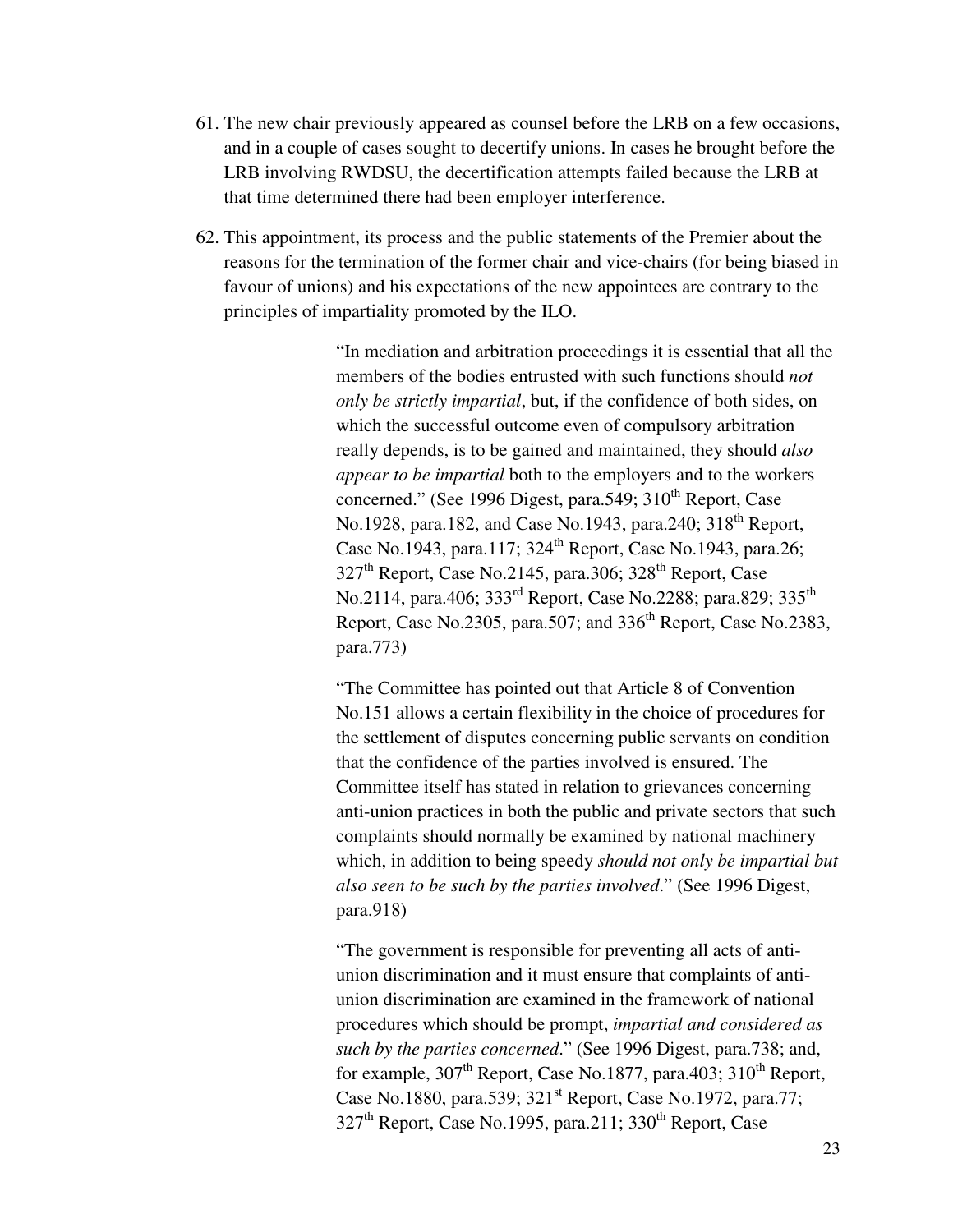No.2126, para.152; 334<sup>th</sup> Report, Case No.2126, para.73; 335<sup>th</sup> Report, Case No.2228, para.897; 336<sup>th</sup> Report, Case No.2336, para.536; 337<sup>th</sup> Report, Case No.2395, para.1200; and 338<sup>th</sup> Report, Case No.2402, para.467)

"Complaints against acts of anti-union discrimination should normally be examined by national machinery which, in addition to being speedy, *should not only be impartial but also seen to be such by the parties concerned*, who should participate in the procedure in an appropriate and constructive manner." (See Digest 1996, para.750;  $330<sup>th</sup>$  Report, Case No.2158, para.853;  $331<sup>st</sup>$  Report, Case No.2187, para.443; 332nd Report, Case No.2262, para.397; and  $334<sup>th</sup>$  Report, Case No.2126, para.73)

"Respect for the principles of freedom of association clearly requires that workers who consider that they have been prejudiced because of their trade union activities should have access to means of redress which are expeditious, inexpensive and *fully impartial*." (See 1996 Digest, para.741; and, for example,  $310<sup>th</sup>$  Report, Case No.1880, para.539; 327<sup>th</sup> Report, Case No.2098, para.757; 328<sup>th</sup> Report, Case No.2158, para.319;  $329<sup>th</sup>$  Report, Case No.2172, para.351, and Case No.2176, para.565; 330<sup>th</sup> Report, Case No.2186, para.372; 333<sup>rd</sup> Report, Case No.2281, para.633; 335<sup>th</sup> Report, Case No.2236, para.967; and  $338<sup>th</sup>$  Report, Case No.2378, para.1145)

63. Given the circumstances surrounding the LRB since the Saskatchewan Party government was elected, trade unions have lost confidence in the impartiality of the tribunal charged with hearing all matters related to the *Trade Union Act* and the *Public Services Essential Services Act*.

#### **Anti-trespassing Law Further Restricts Freedom of Association**

64. The government recently proclaimed a new law which on its face makes it potentially illegal for anyone to picket on any locations where workers have always lawfully picketed. This new law, *The Trespass to Property Act* was introduced as Bill 43. The Opposition proposed an amendment to Bill 43, to clarify that this new law would not restrict lawful picketing. The government rejected the amendment, even while admitting that the *Act* as written may contravene the freedom of expression clause of the Canadian *Charter of Rights and Freedoms*. As it now reads and is in force, peaceful assembly and peaceful associational activities for all citizens including workers who want to lawfully associate and assemble and express themselves against the government and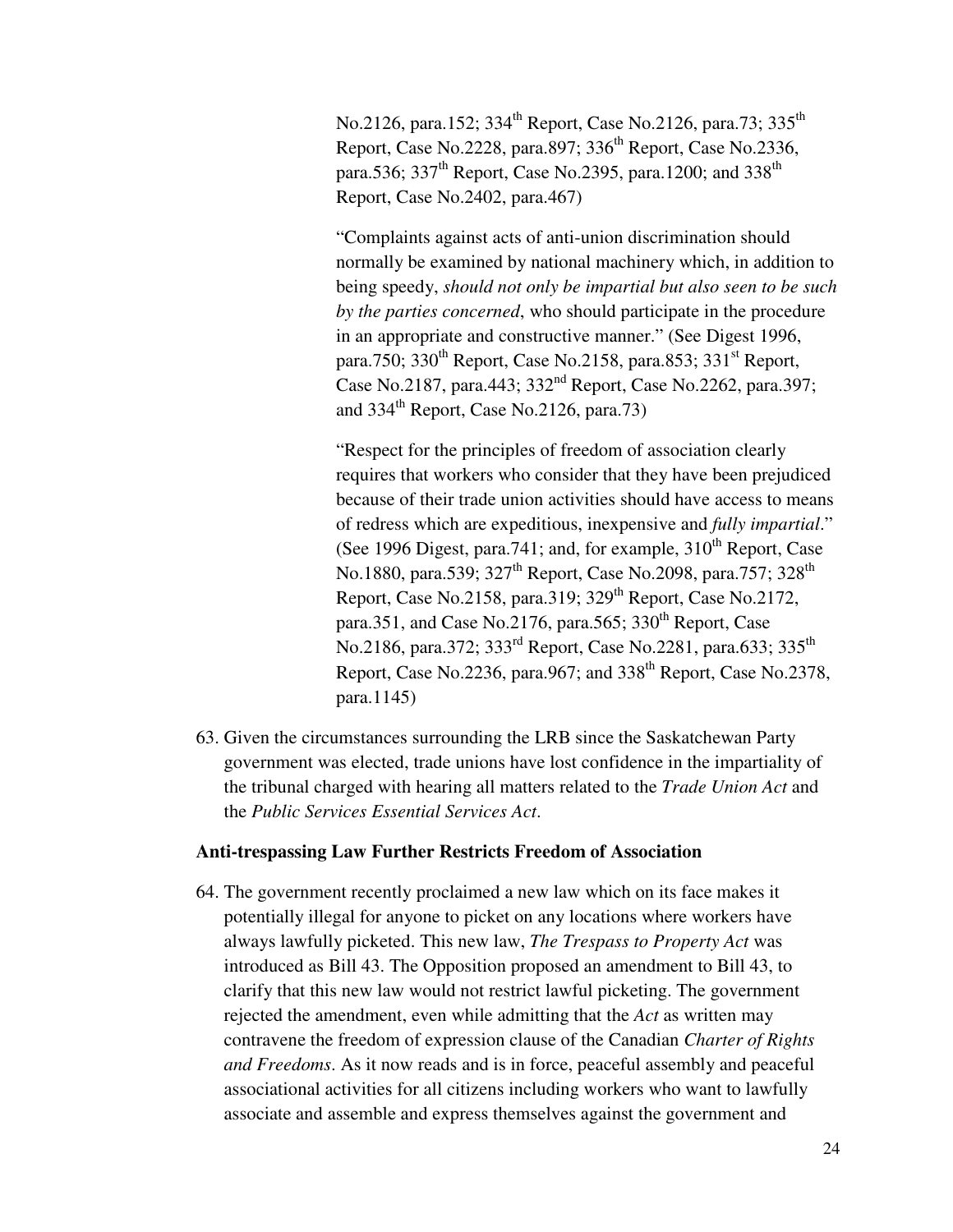lawfully picket in legal strikes (should they not have lost that right by the "essential service" designations) may now be illegal. A citizen can be arrested and fined without warrant and there is a reverse onus to prove his or her innocence.

65. Rather than enjoying the rights protected under the freedom of association as a premise for our activities, trade unions in Saskatchewan now operate under a legal regime where such rights are able to be usurped under threat of draconian fines and in the case of picketing, arrest.

> Workers should enjoy the right to peaceful demonstration to defend their occupational interests." (See 1996 Digest, para.132; and, for example,  $306<sup>th</sup>$  Report, Case No. 1884, para.695;  $307<sup>th</sup>$ Report, Case No.1909; para.493;  $320<sup>th</sup>$  Report, Case No.2023, para.425;  $321<sup>st</sup>$  Report, Case No.2031, para.174;  $326<sup>th</sup>$  Report, Case No.2113, para.374; 330<sup>th</sup> Report, Case No.2189, para.453; 335th Report, Case No.2320, para.664; 336th Report, Case No.2340, para.650;  $337<sup>th</sup>$  Report, Case No.2318, para.338, and Case No.2323, para.1043)

- 66. Embedded in democracy's roots is the freedom of association, nurturing the necessary features we all seek for the citizens of the world. The ILO and the UN gave breath to this concept and it has flourished, although sometimes painfully. The freedom of association permits citizens to collectively learn, in the labour context, the purpose and value of voting, elections, and the fundamental aspects of democracy in action. Unions are forums for this education, training and experience. In the broader context, unions represent the vision and desires of citizens seeking to build a better society for all, beyond the importance of changing working conditions for all workers. It is historically significant that Saskatchewan was the first province in Canada to introduce universal medicare, human rights, occupational health and safety and many labour standards laws. Unions have been leading supporters of these social milestones and were also instrumental in the successful struggle for: pay equity; maternity leave; pensions; disability insurance; workers compensation; the eight hour day; end of child labour; enhanced vacation and statutory holidays; minimum wage; public education and health care; and adequate social assistance programs.
- 67. The Saskatchewan Party government has introduced laws and policies that appear to support the potential privatization of large sections of the healthcare and Crown corporations sectors, both of which are almost exclusively unionized. This will result in the loss of thousands of unionized jobs and valued public services that provide safe, efficient and socially and economically beneficial necessities. Bill 5 limits and the SFL submits, prohibits the use of strikes to promote and protect the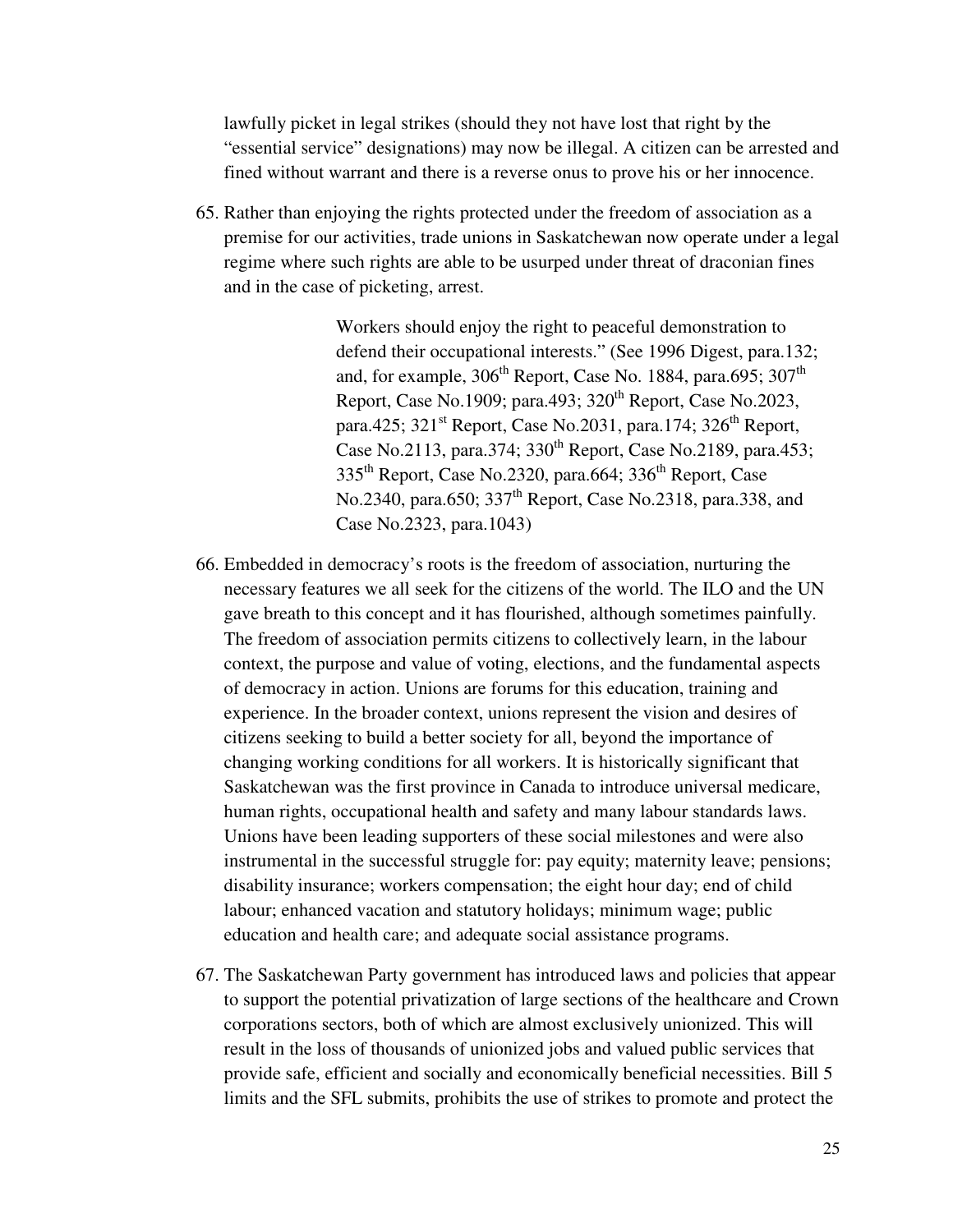social fabric of Saskatchewan. We believe that this is a significant, but not admitted reason for the introduction of these laws.

68. The ILO has consistently and emphatically stated that workers' freedom of association includes not only the right to strike for a collective agreement, but also the right to strike for the protection and promotion of the social and economic well-being of all members of society.

> "The occupational and economic interests which workers defend through the exercise of the right to strike do not only concern better working conditions or collective claims of an occupational nature, but also the seeking of solutions to economic and social policy questions and problems facing the undertaking which are of direct concern to the workers." (See 1996 Digest, para.479;  $304<sup>th</sup>$ Report, Case No.1851, para.280;  $314<sup>th</sup>$  Report, Case No.1878, para.31;  $320^{th}$  Report, Case No.1865, para.526;  $326^{th}$  Report, Case No.2094, para.491, 329<sup>th</sup> Report, Case No.2094, para.135; and 331<sup>st</sup> Report, Case No.1937/2027, para.104)

> "Organizations responsible for defending workers' socio-economic and occupational interests should be able to use strike action to support their position in the search for solutions to problems posed by major social and economic policy trends which have a direct impact on their members and on workers in general, in particular as regards employment, social protection and standards of living." (See 1996 Digest, para.480;  $305<sup>th</sup>$  Report, Case No. 1870, para.143;  $320<sup>th</sup>$  Report, Case No.1865, para.526, and Case No.2027, para.876; 336<sup>th</sup> Report, Case No.2354, para.682; and 337th Report, Case No.2323, para.1039)

> "While purely political strikes do not fall within the scope of the principles of freedom of association, trade unions should be able to have recourse to protest strikes, in particular where aimed at criticizing a government's economic and social policies." (See 1996 Digest, para.482;  $300^{th}$  Report, Case No.1777, para.71;  $304^{th}$ Report, Case No.1851, para.280, and Case No.1863, para.356;  $314<sup>th</sup>$  Report, Case No.1787; para.31;  $320<sup>th</sup>$  Report, Case No. 1865, para.526; and  $333<sup>rd</sup>$  Report, Case No.2251, para.985)

"The right to strike should not be limited solely to industrial disputes that are likely to be resolved through the signing of a collective agreement; workers and their organizations should be able to express in a broader context, if necessary, their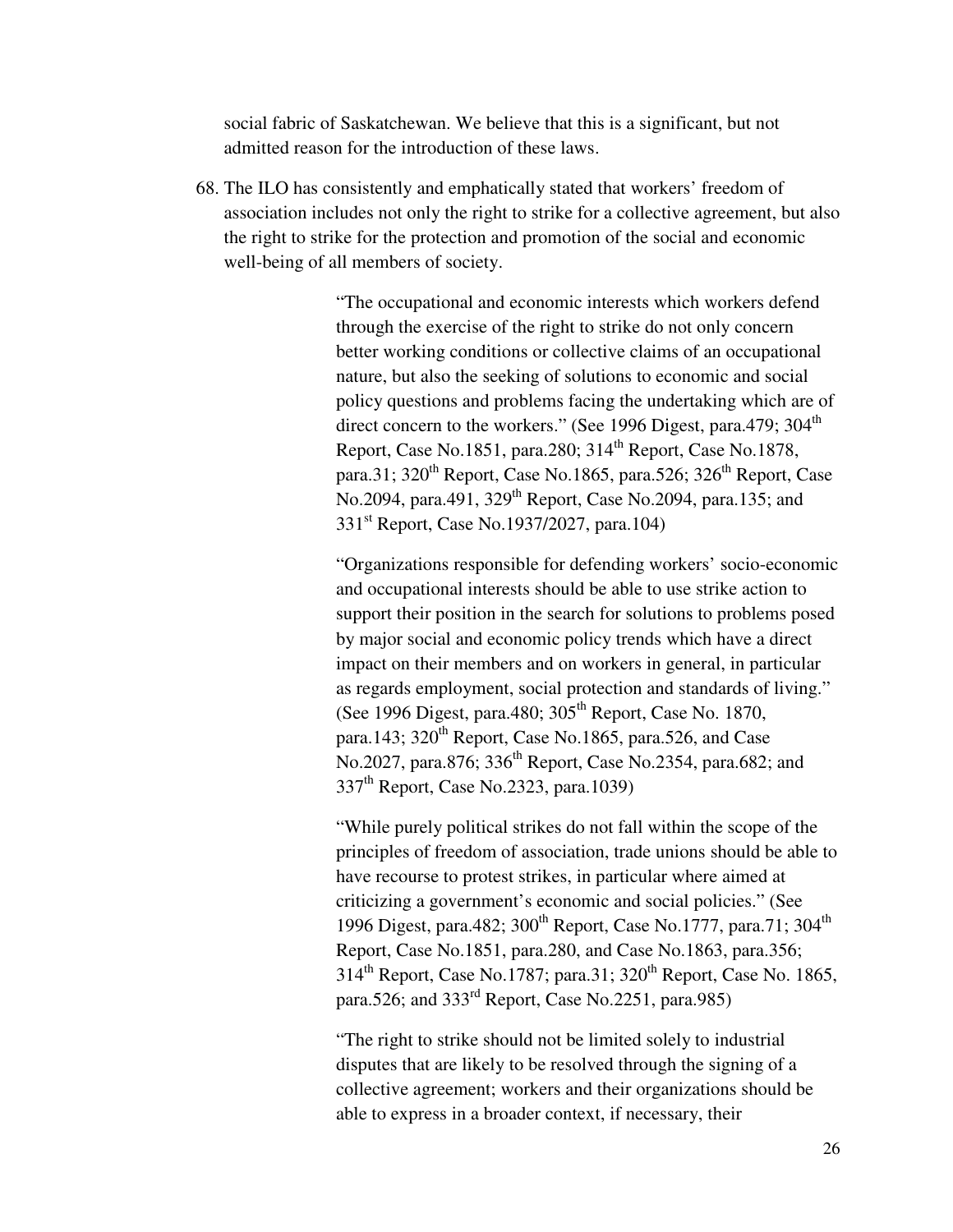dissatisfaction as regards economic and social matters affecting their members' interests." (See 1996 Digest, para.484; 300<sup>th</sup> Report, Case No.1777, para.71; and  $320<sup>th</sup>$  Report, Case No.1865, para.526)

69. The SFL submits that Saskatchewan's labour laws should reflect the social and political ideals which underlie the reasons for the freedom of association. The SFL notes that the World Bank now recognizes this fundamental social objective because it requires those who seek their financial support to promote freedom of association. There is no aspect of the basic changes introduced through these laws that on their face move us in this direction let alone support the freedom of association. The evidence since their introduction validates our original concerns and betrays their true intent.

> "The object of the special procedure on freedom of association is not to blame or punish anyone, but rather to engage in a constructive tripartite dialogue to *promote respect for trade union rights in law and practice.*" (See 323<sup>rd</sup> Report, Case No.1888, para.199)

> "The membership of a state in the International Labour Organization carries with it the obligation to respect in national legislation freedom of association principles and the Conventions which the State has freely ratified." (See  $300<sup>th</sup>$  Report, Case No.1793, para.263)

"The ultimate responsibility for ensuring respect for the principles of freedom of association lies with the government." (See  $304<sup>th</sup>$ Report, Case No.1852, para.492)

In addition to the foregoing submission, the SFL has been asked by the Canadian Labour Congress Executive Vice-President to comment on the following three issues:

*a) What constitutes "prescribed" essential services and "prescribed" public employers under the Act respecting Essential Services and any relevant regulations?*

Prescribed essential services under the *Public Services Essential Services Act* are defined by the *Act* and the government by regulation can prescribe *any service* it deems appropriate.

*b) Clarification on whether the definition of "public employer" in section 2(c) of the Act did or could encompass private entities.*